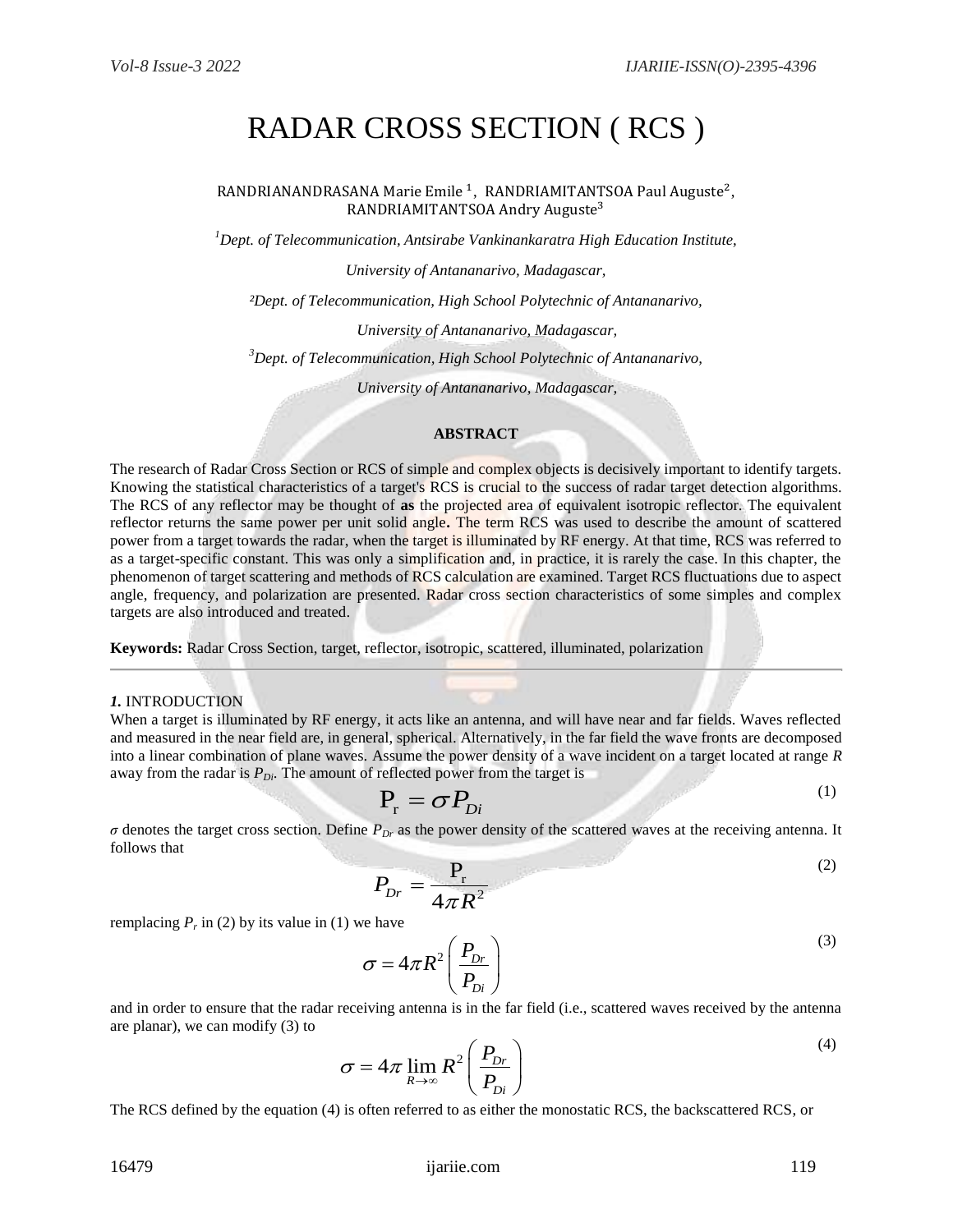simply target RCS. The backscattered RCS is measured from all waves scattered in the direction of the radar and has the same polarization as the receiving antenna. It represents a portion of the total scattered target RCS  $\sigma_t$ , where  $\sigma_t > \sigma$ . Assuming a spherical coordinate system defined by  $(\rho, \theta, \phi)$ , then at range  $\rho$  the target scattered cross section is a function of  $(\theta, \phi)$ . Let the angles  $(\theta_i, \phi_i)$  define the direction of propagation of the incident waves. Also, let the angles  $(\theta_s, \phi_s)$  define the direction of propagation of the scattered waves. The special case, When  $\theta_s = \theta_i$  and  $\phi_s = \phi_i$  defines the monostatic RCS. The RCS measured by the radar at angles  $\theta_s \neq \theta_i$  and  $\phi_s \neq \phi_i$  is called the bistatic RCS. The total target scattered RCS is given by

$$
\sigma_{t} = \frac{1}{4\pi} \int_{\varphi_{s}=0}^{2\pi} \int_{\theta_{s}=0}^{2\pi} \sigma(\theta_{s}, \varphi_{s}) \sin \theta_{s} d\theta_{s} d\varphi_{s}
$$
\n
$$
(5)
$$

The amount of backscattered waves from a target is proportional to the ratio of the target extent (size) to the wavelength,  $\lambda$ , of the incident waves. In fact, a radar will not be able to detect targets much smaller than its operating wavelength. For example, if weather radars use L-band frequency, rain drops become nearly invisible to the radar since they are much smaller than the wavelength. RCS measurements in the frequency region, where the target extent and the wavelength are comparable, are referred to as the Rayleigh region. Alternatively, the frequency region where the target extent is much larger than the radar operating wavelength is referred to as the optical region.

In practice, the majority of radar applications fall within the optical region.

The analysis presented in this book mainly assumes far field monostatic RCS measurements in the optical region. Near field RCS, bistatic RCS, and RCS measurements in the Rayleigh region will not be considered since their treatment falls beyond this book.s intended scope. Additionally, RCS treatment in this chapter is mainly concerned with Narrow Band (NB) cases. In other words, the extent of the target under consideration falls within a single range bin of the radar. Wide Band (WB) RCS measurements will be briefly addressed in a later section. Wide band radar range bins are small (typically 10 - 50 cm); hence, the target under consideration may cover many range bins. The RCS value in an individual range bin corresponds to the portion of the target falling within that bin.

#### *2.* RCS PREDICTION METHODS

Most radar systems use RCS as a means of discrimination. Therefore, accurate prediction of target RCS is critical in order to design and develop robust discrimination algorithms. Additionally, measuring and identifying the scattering centers (sources) for a given target aid in developing RCS reduction techniques. Two categories of RCS prediction methods are available: exact and approximate. Exact methods of RCS prediction are very complex even for simple shape objects. This is because they require solving either differential or integral equations that describe the scattered waves from an object under the proper set of boundary conditions. Such boundary conditions are governed by Maxwell's equations. Even when exact solutions are achievable, they are often difficult to interpret and to program using digital computers. Due to the difficulties associated with the exact RCS prediction, approximate methods become the viable alternative. The majority of the approximate methods are valid in the optical region, and each has its own strengths and limitations. Most approximate methods can predict RCS within few dBs of the truth. Some of the most commonly used approximate methods are Geometrical Optics (GO), Physical Optics (PO), Geometrical Theory of Diffraction (GTD), Physical Theory of Diffraction (PTD), and Method of Equivalent Currents (MEC). Interested readers may consult Knott or Ruck (see bibliography) for more details on these and other approximate methods.

*3. Dependency on Aspect Angle and Frequency*

Radar cross section fluctuates as a function of radar aspect angle and frequency. For the purpose of illustration, isotropic point scatterers are considered. An isotropic scatterer is one that scatters incident waves equally in all directions.

For example, two unity  $(1m^2)$  isotropic scatterers are aligned and placed along the radar line of sight (zero aspect angle) at a far field range. The spacing between the two scatterers is 1 meter. The radar aspect angle is then changed from zero to 180 degrees, and the composite RCS of the two scatterers measured by the radar is computed.

This composite RCS consists of the superposition of the two individual radar cross sections. At zero aspect angle, the composite RCS is  $2m^2$ . Taking scatterer-1 as a phase reference, when the aspect angle is varied, the composite RCS is modified by the phase that corresponds to the electrical spacing between the two scatterers. For example, at aspect angle 10°, the electrical spacing between the two scatterers is<br>  $\text{elec-spacing} = \frac{2 \times (1.0 \times \text{cos}(10^{\circ}))}{2}$  ( angle 10°, the electrical spacing between the two scatterers is

$$
elec-spaceing = \frac{2 \times (1.0 \times \cos(10^{\circ}))}{\lambda}
$$
 (6)

with  $\lambda$  is the radar operating wavelength.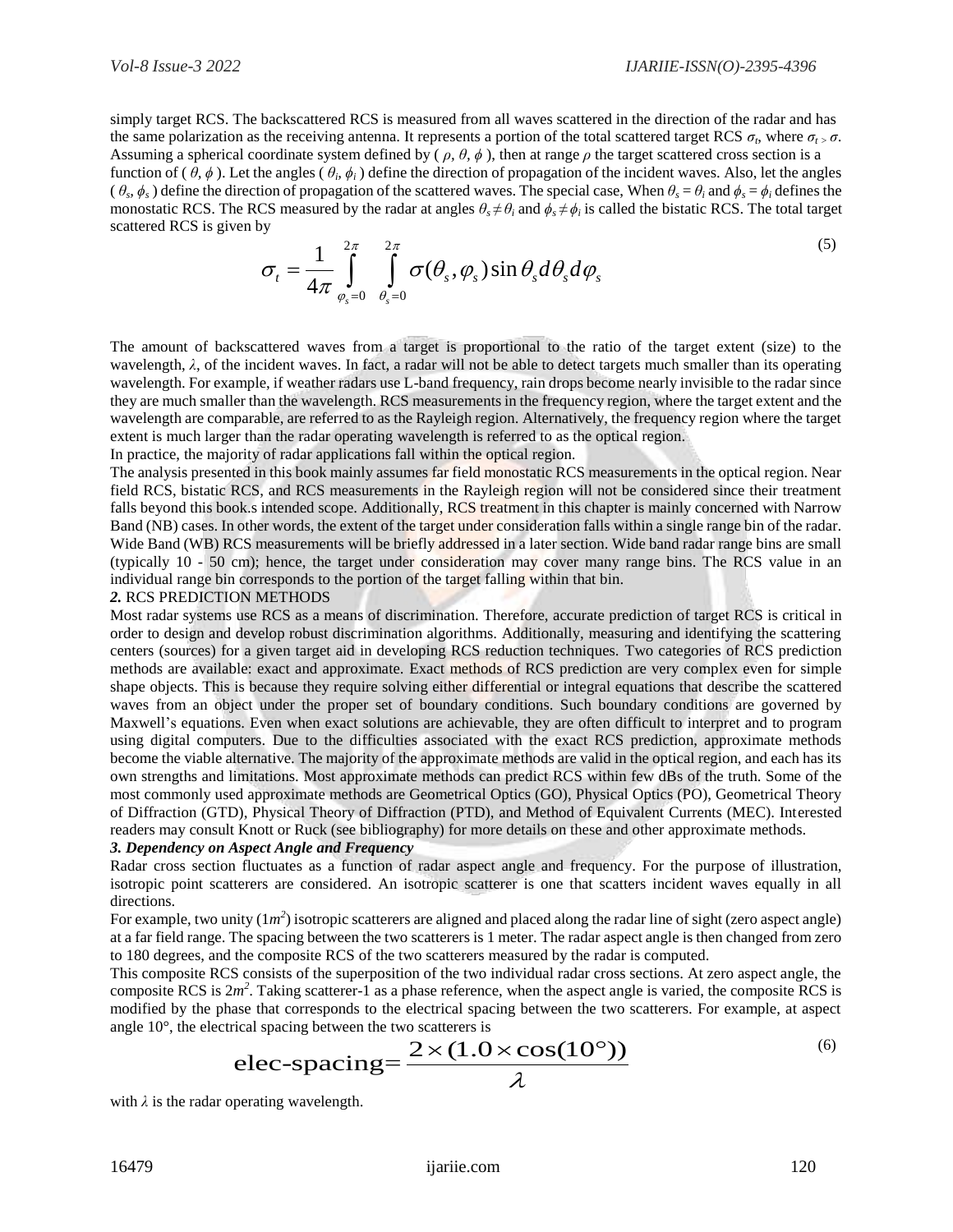RCS is dependent on the radar aspect angle; thus, knowledge of this constructive and destructive interference between the individual scatterers can be very critical when a radar tries to extract the RCS of complex or maneuvering targets. This is true because of two reasons. First, the aspect angle may be continuously changing. Second, complex target RCS can be viewed to be made up from contributions of many individual scattering points distributed on the target surface. These scattering points are often called scattering centers. Many approximate RCS prediction methods generate a set of scattering centers that define the backscattering characteristics of such complex targets.

Next, to demonstrate RCS dependency on frequency, consider the following experiment : two far field unity isotropic scatterers are aligned with radar line of sight, and the composite RCS is measured by the radar as the frequency is varied from 8 GHz to 12.5 GHz (X-band). In this case, RCS fluctuation as a function of frequency is evident. Little frequency change can cause serious RCS fluctuation when the scatterer spacing is large. Alternatively, when scattering centers are relatively close, it requires more frequency variation to produce significant RCS fluctuation.

Assume that the two scatterers complete a full revolution about the radar line of sight in  $T_{rev} = 3$  sec. Furthermore, assume that an X-band radar ( $f_0 = 9$  GHz) is used to detect (observe) those two scatterers using a PRF  $f_r = 300$  Hz for a period of 3 seconds. Finally, assume a *NB* bandwidth  $B_{NB} = 1$  *MHz* and a *WB* bandwidth. It follows that the radar.s *NB* and *WB* range resolutions are respectively equal to  $\Delta R_{NB} = 150$  m and  $\Delta R_{WB} = 7.5$  cm. Clearly, the two scatterers are completely contained within one range bin. The two scatterers are now completely resolved as two distinct scatterers, except during the times where both point scatterers fall within the same range bin.

#### *4.* RCS DEPENDENCY ON POLARIZATION

The material in this section covers two topics. First, a review of polarization fundamentals is presented. Second, the concept of the target scattering matrix is introduced.

The x and y electric field components for a wave traveling along the positive z direction are given by  $E_x = E_1 \sin(\omega t - kz)$ 

$$
E_x = E_1 \sin(\omega t - kz) \tag{7}
$$

$$
E_x = E_1 \sin(\omega t - kz)
$$
  
\n
$$
E_y = E_2 \sin(\omega t - kz + \delta)
$$
\n(8)

where  $k = 2\pi/\lambda$ ,  $\omega$  is the wave frequency, the angle  $\delta$  is the time phase angle which  $E_y$  leads  $E_x$ , and, finally,  $E_t$  and  $E_2$ are, respectively, the wave amplitudes along the  $x$  and  $y$  directions. When two or more electromagnetic waves combine, their electric fields are integrated vectorially at each point in space for any specified time. In general, the combined vector traces an ellipse when observed in the x-y plane.

The ratio of the major to the minor axes of the polarization ellipse is called the Axial Ratio (*AR*). When *AR* is unity, the polarization ellipse becomes a circle, and the resultant wave is then called circularly polarized. Alternatively, when  $E_I$ =0 and *AR*=∞ the wave becomes linearly polarized.

The equation (7) and (8) can be combined to give the instantaneous total electric field,

the wave becomes linearly polarized.  
\nand (8) can be combined to give the instantaneous total electric field,  
\n
$$
\vec{E} = \hat{a}_x E_1 \sin(\omega t - kz) + \hat{a}_y E_2 \sin(\omega t - kz + \delta)
$$
\n(9)

where  $\hat{a}_x$  and  $\hat{a}_y$  are unit vectors along the x and y directions, respectively. At  $z = 0$ ,  $E_x = E_y \sin(\omega t)$  and  $E_y = E_y \sin(\omega t + \omega t)$  $\delta$ ), then by replacing by the ratio and by using trigonometry properties equation (9) can be rewritten as  $\frac{E_x^2}{\delta} - \frac{2E_xE_y \cos\delta}{\delta} + \frac{E_y^2}{\delta} - (\sin\delta)^2$ 

ratio and by using trigonometry properties equation (9) can be rewritten as  
\n
$$
\frac{E_x^2}{E_1^2} - \frac{2E_x E_y \cos \delta}{E_1 E_2} + \frac{E_y^2}{E_1^2} = (\sin \delta)^2
$$
\n(10)

Note that equation (10) has no dependency on *ω<sup>t</sup>* .

In the most general case, the polarization ellipse may have any orientation. The angle is called the tilt angle of the ellipse. In this case, *AR* is given by

$$
AR = \frac{OA}{OB}; (1 \le AR \le \infty)
$$
\n(11)

When  $E_1 = 0$ , the wave is said to be linearly polarized in the y direction, while if  $E_2 = 0$  the wave is said to be linearly polarized in the x direction. Polarization can also be linear at an angle of 45° when  $E_1 = E_2$  and  $\zeta = 45$ °. When  $E_1 = E_2$ and  $\delta = 90^\circ$  the wave is said to be Left Circularly Polarized (LCP), while if  $\delta = -90^\circ$  the wave is said to Right Circularly Polarized (RCP). It is a common notation to call the linear polarizations along the x and y directions by the names horizontal and vertical polarizations, respectively.

In general, an arbitrarily polarized electric field may be written as the sum of two circularly polarized fields. More precisely,

$$
\overrightarrow{E} = \overrightarrow{E_R} + \overrightarrow{E_L}
$$
\n(12)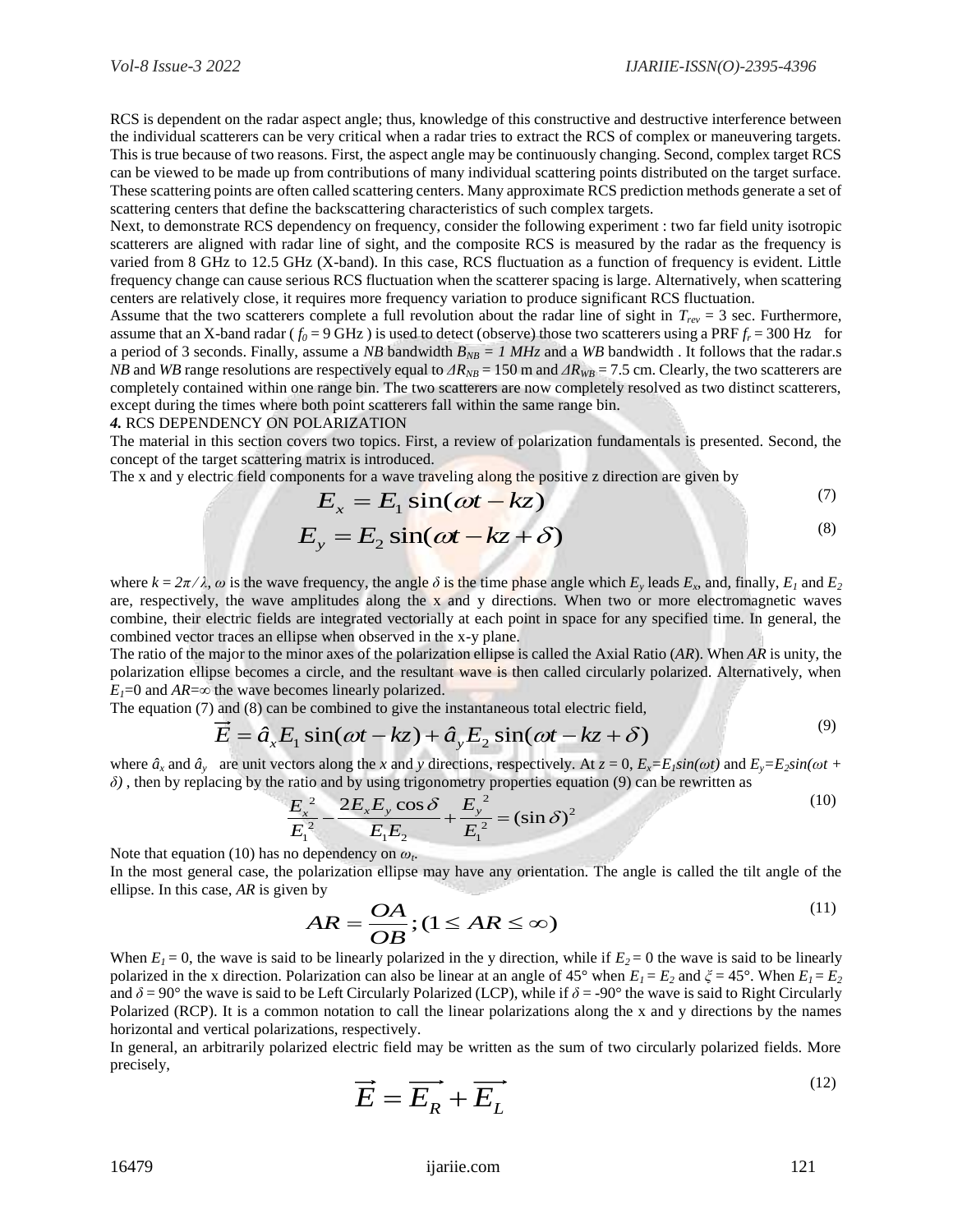where  $E_R$  and  $E_L$  are the RCP and LCP fields, respectively. Similarly, the RCP and LCP waves can be written as

$$
\overrightarrow{E_R} = \overrightarrow{E_V} + j\overrightarrow{E_H}
$$
\n<sup>(13)</sup>

$$
\overrightarrow{E_L} = \overrightarrow{E_V} - j\overrightarrow{E_H} \tag{14}
$$

where  $\overrightarrow{E_V}$  and  $\overrightarrow{E_H}$  are the fields with vertical and horizontal polarizations, respectively. Combining the equations (13) and (14) yields

$$
E_R = \frac{E_H - jE_V}{\sqrt{2}}\tag{15}
$$

$$
E_L = \frac{E_H + jE_V}{\sqrt{2}}\tag{16}
$$

Using matrix notation the equations (15) and (16) can be rewritten as

on the equations (15) and (16) can be rewritten as  
\n
$$
\begin{bmatrix}\nE_R \\
E_L\n\end{bmatrix} = \frac{1}{\sqrt{2}} \begin{bmatrix} 1 & -j \\ 1 & j \end{bmatrix} \begin{bmatrix} E_H \\ E_V \end{bmatrix} = [T] \begin{bmatrix} E_H \\ E_V \end{bmatrix}
$$
\n(17)

$$
\begin{bmatrix} E_L \end{bmatrix} = \frac{1}{\sqrt{2}} \begin{bmatrix} 1 & j \end{bmatrix} \begin{bmatrix} E_V \end{bmatrix} = \begin{bmatrix} I \end{bmatrix} \begin{bmatrix} E_V \end{bmatrix}
$$
\n
$$
\begin{bmatrix} E_H \\ E_V \end{bmatrix} = \frac{1}{\sqrt{2}} \begin{bmatrix} 1 & 1 \\ j & -j \end{bmatrix} \begin{bmatrix} E_R \\ E_L \end{bmatrix} = \begin{bmatrix} T \end{bmatrix}^{-1} \begin{bmatrix} E_R \\ E_L \end{bmatrix}
$$
\n(18)

For many targets the scattered waves will have different polarization than the incident waves. This phenomenon is known as depolarization or cross-polarization. However, perfect reflectors reflect waves in such a fashion that an incident wave with horizontal polarization remains horizontal, and an incident wave with vertical polarization remains vertical but is phase shifted . Additionally, an incident wave which is RCP becomes LCP when reflected, and a wave which is LCP becomes RCP after reflection from a perfect reflector. Therefore, when a radar uses LCP waves for transmission, the receiving antenna needs to be RCP polarized in order to capture the PP RCS, and LCR to measure the OP RCS.

Target backscattered RCS is commonly described by a matrix known as the scattering matrix, and is denoted by *[S]*.

When an arbitrarily linearly polarized wave is incident on a target, the backscattered field is then given by\n
$$
\begin{bmatrix}\nE_1^s \\
E_2^s\n\end{bmatrix} = \begin{bmatrix}\nS\n\end{bmatrix}\n\begin{bmatrix}\nE_1^i \\
E_2^i\n\end{bmatrix} = \begin{bmatrix}\nS_{11} & S_{12} \\
S_{21} & S_{22}\n\end{bmatrix}\n\begin{bmatrix}\nE_1^i \\
E_2^i\n\end{bmatrix}
$$
\n
$$
(19)
$$

The superscripts *i* and *s* denote incident and scattered fields. The quantities  $s_{ij}$  are in general complex and the subscripts *1* and *2* represent any combination of orthogonal polarizations. More precisely, *1* = *H,R*, and *2* = *V,L*. From the  $(20)$ 

equation (1.03), the backscattered RCS is related to the scattering matrix components by the following relation :  
\n
$$
\begin{pmatrix}\n\sigma_{11} & \sigma_{12} \\
\sigma_{21} & \sigma_{22}\n\end{pmatrix} = 4\pi R^2 \begin{pmatrix}\n|s_{11}|^2 & |s_{12}|^2 \\
|s_{21}|^2 & |s_{22}|^2\n\end{pmatrix}
$$
\n(20)

It follows that once a scattering matrix is specified, the target backscattered RCS can be computed for any combination of transmitting and receiving polarizations. The reader is advised to see Ruck for ways to calculate the scattering matrix *[S]*.

Rewriting the equation (20) in terms of the different possible orthogonal polarizations yields\n
$$
\begin{bmatrix}\nE_H^s \\
E_V^s\n\end{bmatrix} = \begin{bmatrix}\nS_{HH} & S_{HV} \\
S_{VH} & S_{VV}\n\end{bmatrix} \begin{bmatrix}\nE_H^i \\
E_V^i\n\end{bmatrix}
$$
\n
$$
(21)
$$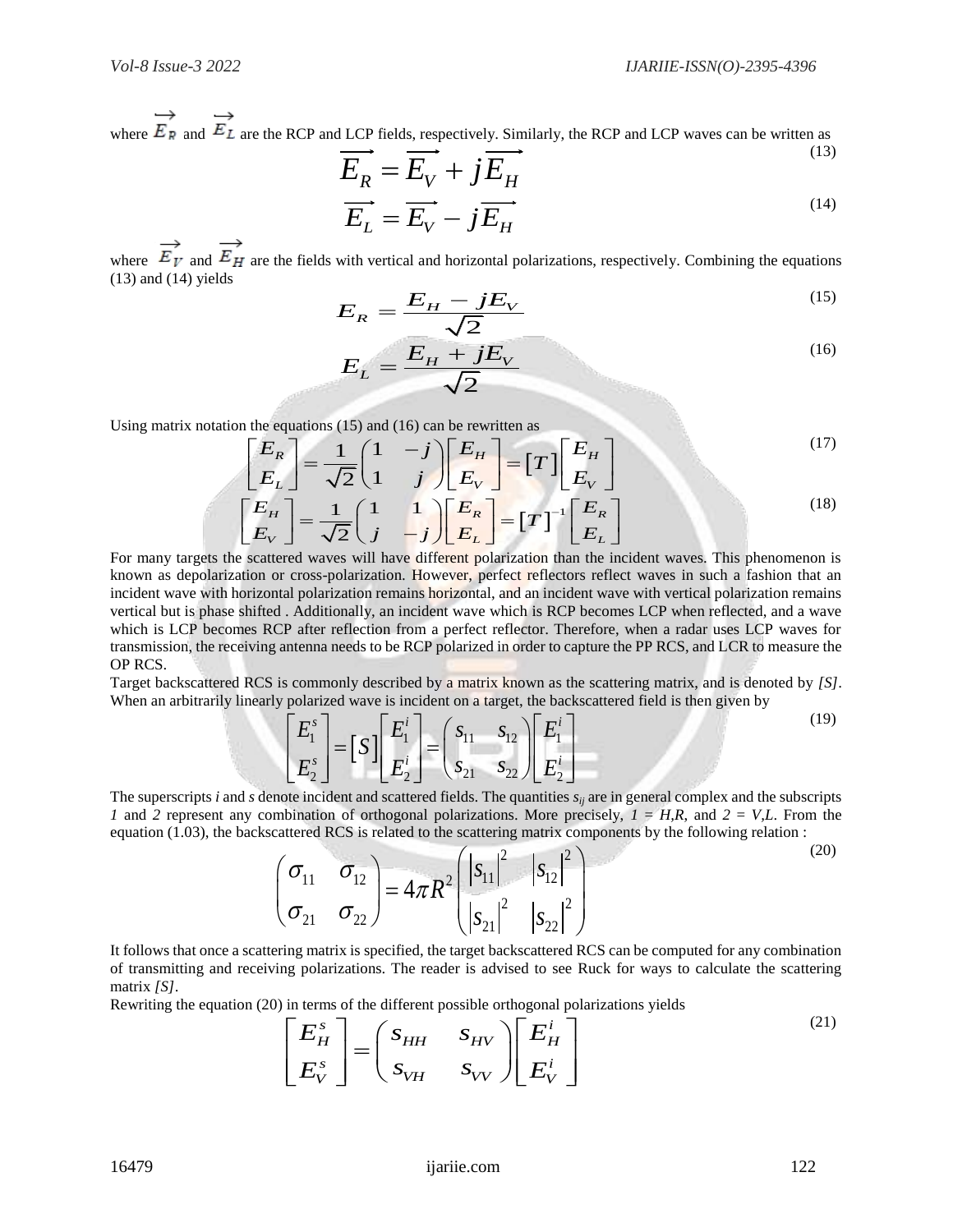$$
\begin{bmatrix} E_R^s \\ E_L^s \end{bmatrix} = \begin{pmatrix} s_{RR} & s_{RL} \\ s_{LR} & s_{LL} \end{pmatrix} \begin{bmatrix} E_R^i \\ E_L^i \end{bmatrix}
$$
\n<sup>(22)</sup>

By using the transformation matrix *[T]* in equation (17), the circular scattering elements can be computed from the linear scattering elements

$$
\begin{pmatrix}\nS_{RR} & S_{RL} \\
S_{LR} & S_{LL}\n\end{pmatrix} = \begin{bmatrix}\nT\n\end{bmatrix}\n\begin{pmatrix}\nS_{HH} & S_{HV} \\
S_{VH} & S_{VV}\n\end{pmatrix}\n\begin{pmatrix}\n1 & 0 \\
0 & -1\n\end{pmatrix}\n\begin{bmatrix}\nT\n\end{bmatrix}^{-1}
$$
\n<sup>(23)</sup>

and the individual components are

$$
\begin{pmatrix}\nS_{LR} & S_{LL}\n\end{pmatrix}\n\begin{pmatrix}\nS_{VH} & S_{VV}\n\end{pmatrix}\n\begin{pmatrix}\n0 & -1\n\end{pmatrix}
$$
\n
$$
\begin{pmatrix}\nS_{RR} = \frac{-S_{VV} + S_{HH} - j(S_{HV} + S_{VH})}{2} \\
S_{RL} = \frac{S_{VV} + S_{HH} + j(S_{HV} - S_{VH})}{2} \\
S_{LR} = \frac{S_{VV} + S_{HH} - j(S_{HV} - S_{VH})}{2} \\
S_{LL} = \frac{-S_{VV} + S_{HH} + j(S_{HV} + S_{VH})}{2}\n\end{pmatrix} (24)
$$

Similarly, the linear scattering elements are given by  
\n
$$
\begin{pmatrix}\nS_{HH} & S_{HV} \\
S_{VH} & S_{VV}\n\end{pmatrix} = [T]^{-1} \begin{pmatrix}\nS_{RR} & S_{RL} \\
S_{LR} & S_{LL}\n\end{pmatrix} \begin{pmatrix}\n1 & 0 \\
0 & -1\n\end{pmatrix} [T]
$$
\n(25)

and the individual components for that one are

$$
\left\{\n\begin{array}{c}\n\text{S}_{VH} & \text{S}_{VV}\n\end{array}\n\right.\n\begin{array}{c}\n\text{S}_{VH} & \text{S}_{LV}\n\end{array}\n\left\{\n\begin{array}{c}\n\text{S}_{LH} & \text{S}_{LV}\n\end{array}\n\right.\n\left\{\n\begin{array}{c}\n\text{S}_{HH} = \frac{-S_{RR} + S_{RL} + S_{LR} - S_{LL}}{2}\n\end{array}\n\right.\n\end{array}\n\right.\n\left\{\n\begin{array}{c}\n\text{S}_{VH} = \frac{j(S_{RR} + S_{RL} - S_{LR} - S_{LL})}{2}\n\end{array}\n\right.\n\left\{\n\begin{array}{c}\n\text{S}_{HV} = \frac{-j(S_{RR} - S_{RL} + S_{LR} - S_{LL})}{2}\n\end{array}\n\right.\n\left\{\n\begin{array}{c}\n\text{S}_{VV} = \frac{S_{RR} + S_{LL} + jS_{RL} + S_{LR}}{2}\n\end{array}\n\right.\n\right.\n\left.\n\left.\n\begin{array}{c}\n\text{NPPVCV OF STIR F OPIETSE}\n\end{array}\n\right.\n\end{array}\n\right.\n\right.\n\left.\n\left.\n\begin{array}{c}\n\text{S}_{VV} = \frac{S_{RR} + S_{LL} + jS_{RL} + S_{LR}}{2}\n\end{array}\n\right.\n\right.\n\left.\n\left.\n\begin{array}{c}\n\text{S}_{VV} = \frac{S_{RR} + S_{LL} + jS_{RL} + S_{LR}}{2}\n\end{array}\n\right.\n\right.\n\left.\n\left.\n\begin{array}{c}\n\text{S}_{VV} = \frac{S_{RR} + S_{LL} + jS_{RL} + S_{LR}}{2}\n\end{array}\n\right.\n\right.\n\left.\n\left.\n\begin{array}{c}\n\text{S}_{VV} = \frac{S_{RR} + S_{LL} + jS_{RL} + S_{LR}}{2}\n\end{array}\n\right.\n\right.\n\left.\n\left.\n\begin{array}{c}\n\text{S}_{VV} = \frac{S_{RR} + S_{LL} + jS_{RL} + S_{LR}}{2}\n\end{array}\n\right.\n\left.\n\begin{array}{c
$$

# *5.* RCS DEPENDENCY OF SIMPLE OBJECTS

In all cases, except for the perfectly conducting sphere, only optical region approximations are presented. Radar designers and RCS engineers consider the perfectly conducting sphere to be the simplest target to examine. Even in this case, the complexity of the exact solution, when compared to the optical region approximation, is overwhelming. Most formulas presented are Physical Optics (PO) approximation for the backscattered RCS measured by a far field radar in the direction  $(\theta, \phi)$ ,

In this section, it is assumed that the radar is always illuminating an object from the positive *z*-direction.

Due to symmetry, waves scattered from a perfectly conducting sphere are co-polarized (have the same polarization)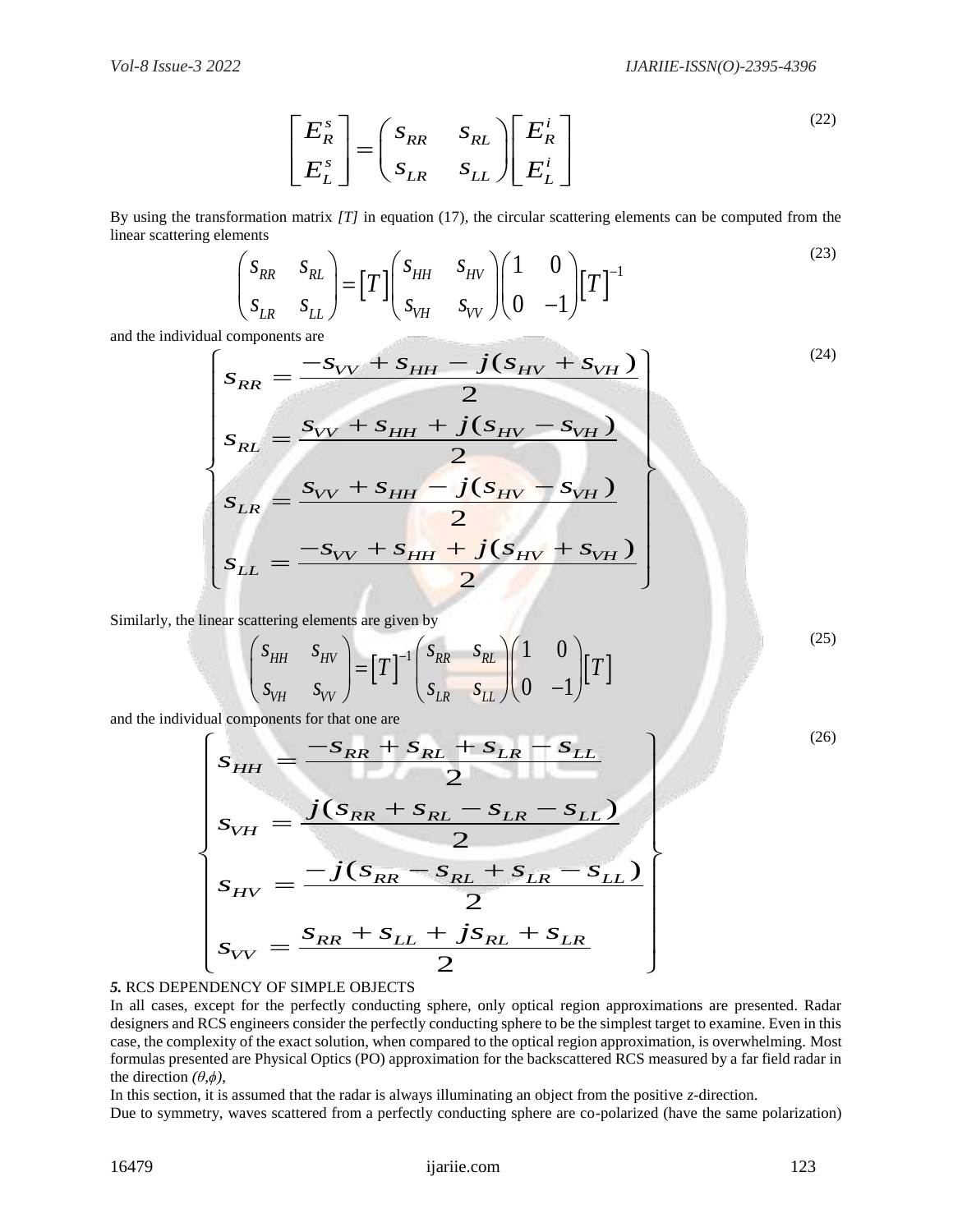(27)

 $(29)$ 

with the incident waves. This means that the cross-polarized backscattered waves are practically zero. For example, if the incident waves were Left Circularly Polarized (LCP), then the backscattered waves will also be LCP. However, because of the opposite direction of propagation of the backscattered waves, they are considered to be Right Circularly Polarized (RCP) by the receiving antenna. Therefore, the PP backscattered waves from a sphere are LCP, while the OP backscattered waves are negligible.

The normalized exact backscattered RCS for a perfectly conducting sphere is a Mie series given by

(RCP) by the receiving antenna. Therefore, the PP backscattered waves from a sphere are LCP, while the OF  
ered waves are negligible.  
alized exact backscattered RCS for a perfectly conducting sphere is a Mie series given by  

$$
\frac{\sigma}{\pi r^2} = \left(\frac{j}{kr}\right) \sum_{n=1}^{\infty} (-1)^n (2n+1) \left(\frac{krJ_{n-1}(kr) - nJ_n(kr)}{krH_{n-1}^{(1)}(kr) - nH_n^{(1)}(kr)} - \frac{J_n(kr)}{H_n^{(1)}(kr)}\right)
$$
(27)

where *r* is the radius of the sphere,  $k = 2\pi/\lambda$ ,  $\lambda$ , is the wavelength,  $J_n$  is the spherical Bessel of the first kind of order *n*,  $(28)$ 

and 
$$
H_n^{(1)}
$$
 is the Hankel function of order *n*, and is given by  
\n
$$
H_n^{(1)}(kr) = J_n(kr) + jY_n(kr)
$$
\n(28)

*Y<sup>n</sup>* is the spherical Bessel function of the second kind of order *n*. We can specify three regions**:**

• the Optical region which corresponds to a large Sphere

$$
\sigma = \pi r^2 \Leftrightarrow r \Box \quad \lambda \tag{29}
$$

- the Mie or Resonance region which is oscillatory in nature
- 

• And the Rayleigh region corresponds to a small Sphere  
\n
$$
\sigma \approx 9\pi r^2 (kr)^4 \Leftrightarrow r \Box \mathcal{A}
$$
\n(30)

The backscattered RCS for a perfectly conducting sphere is constant in the optical region. For this reason, radar designers typically use spheres of known cross sections to experimentally calibrate radar systems. For this purpose, spheres are flown attached to balloons. In order to obtain Doppler shift, spheres of known RCS are dropped out of an airplane and towed behind the airplane whose velocity is known to the radar.

An ellipsoid centered at  $(0,0,0)$  is defined by the following equation :

$$
\left(\frac{x}{a}\right)^2 + \left(\frac{y}{b}\right)^2 + \left(\frac{z}{c}\right)^2 = 1
$$
\n(31)

One widely accepted approximation for the ellipsoid backscattered RCS is given by

$$
(a) (b) (c)
$$
  
cepted approximation for the ellipsoid backscattered RCS is given by  

$$
\sigma = \frac{\pi (a \times b \times c)^2}{\left[ (a \sin(\theta) \cos(\varphi))^2 + (b \sin(\theta) \sin(\varphi))^2 + (c \cos(\theta))^2 \right]^2}
$$

when  $a = b$ , the ellipsoid becomes roll symmetric and the RCS is independant of  $\phi$  and the equation (5.06) is reduced to

$$
\sigma = \frac{\pi b^4 c^2}{\left[ \left( b \sin(\theta) \right)^2 + \left( c \cos(\theta) \right)^2 \right]^2}
$$
\n<sup>(33)</sup>

When  $a = b = c$  so the equation (32) becomes

$$
\sigma = \pi c^2 \tag{34}
$$

and the equation (34) defines the backscattered RCS of a sphere. This should be expected, since under the condition  $a = b = c$  the ellipsoid becomes a sphere. And due to the circular symmetry, the backscattered RCS of a circular flat plate has no dependency on  $\phi$ . The RCS just depends only to the aspect angle. And for normal incidence, actually zero aspect angle ( $\theta = 0^{\circ}$ ), the backscattered RCS for a circular flat plate is

$$
\sigma = \frac{4\pi^3 r^4}{\lambda^2} \tag{35}
$$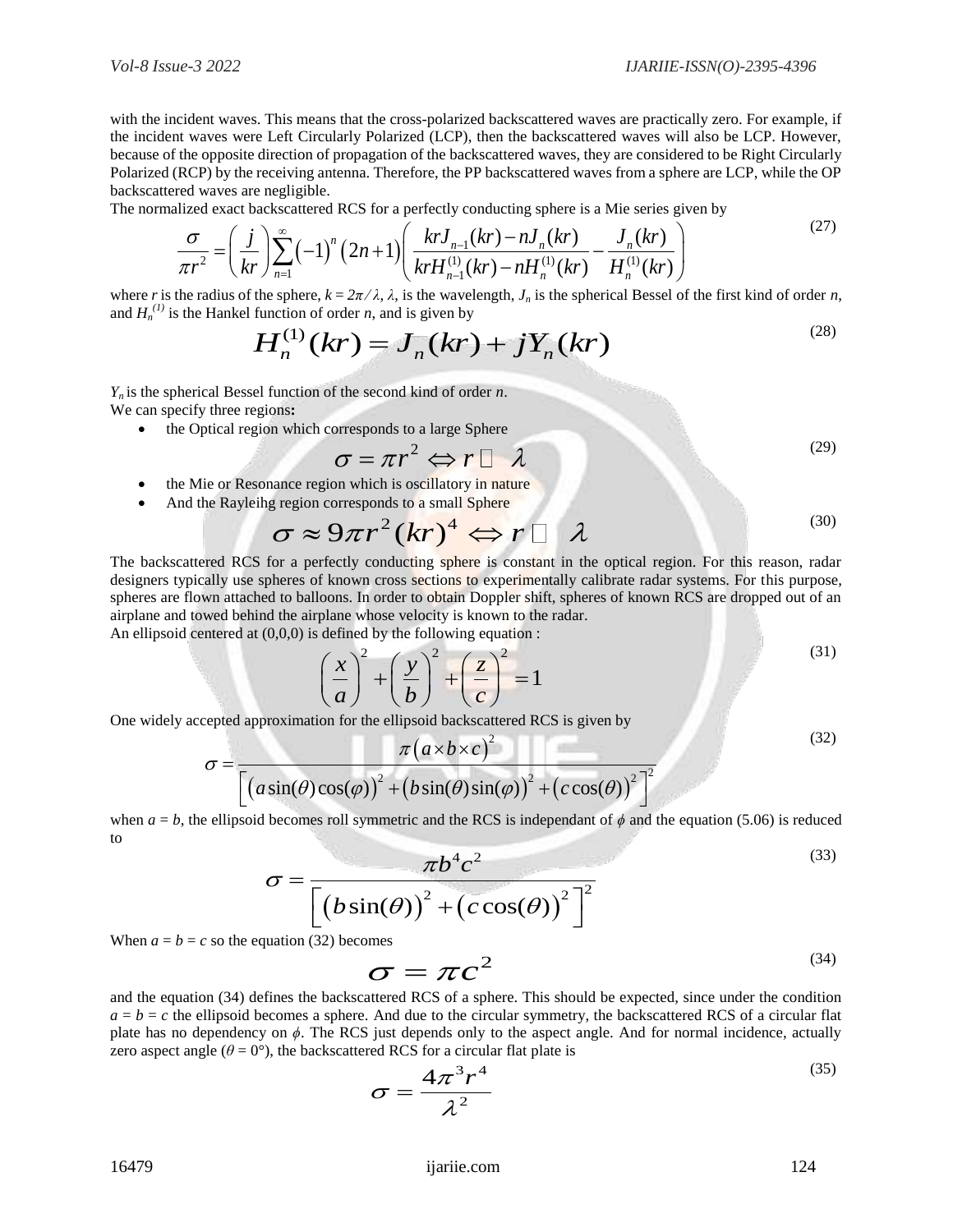$(28)$ 

 $\mathcal{L}$ 

 $(43)$ 

For non-normal incidence  $(\theta \neq 0^{\circ})$ , two approximations for the circular flat plate backscattered RCS for any linearly polarized incident wave are

$$
=\frac{\lambda r}{2\lambda r}
$$
 (36)

$$
\sigma = \frac{1}{8\pi \sin(\theta)(\tan(\theta))^2}
$$

$$
\sigma = \pi k^2 r^4 \left( \frac{2J_1(2kr\sin(\theta))}{2kr\sin(\theta)} \right)^2 (\cos(\theta))^2
$$
\n(37)

where  $k = 2\pi/\lambda$ , and  $J_I(\beta)$  is the first order spherical Bessel function evaluated at  $\beta$ . The half cone angle of frustum is given by

$$
\tan(\alpha) = \frac{r_2 - r_1}{H} = \frac{r_2}{L}
$$
\n(38)

Define the aspect angle at normal incidence with respect to the frustum's surface (broadside) as  $\theta_n$ . Thus, when a frustum is illuminated by a radar located at the same side as the cone.s small end, the angle *θ<sup>n</sup>* is  $(20)$ 

$$
\theta_n = 90^\circ - \alpha \tag{39}
$$

Alternatively, normal incidence occurs at

$$
\theta_n = 90^\circ + \alpha \tag{40}
$$

incident wave is  $(41)$ 

At normal incidence, one approximation for the backscattered RCS of a truncated cone due to a linearly polarized incident wave is  
\n
$$
\sigma_{\theta_n} = \frac{8\pi \left(z_2^{3/2} - z_2^{3/2}\right)^2}{9\lambda \sin(\theta_n)} \tan(\alpha) [\sin(\theta_n) - \cos(\theta_n) \tan(\alpha)]^2
$$
\n(41)

where 
$$
\lambda
$$
 is the wavelength. Using trigonometric identities, the equation (41) can be reduced to\n
$$
\sigma_{\theta_n} = \frac{8\pi \left(z_2^{3/2} - z_2^{3/2}\right)^2}{9\lambda} \frac{\sin(\alpha)}{(\cos(\alpha))^4}
$$
\n(42)

For non-normal incidence, the backscattered RCS due to a linearly polarized incident wave is

lineidence, the backscattered RCS due to a linearly polarized incident wave is  
\n
$$
\sigma = \frac{\lambda z \tan(\alpha)}{8\pi \sin(\theta)} \left( \frac{\sin(\theta) - \cos(\theta) \tan(\alpha)}{\sin(\theta) \tan(\alpha) + \cos(\theta)} \right)^2
$$
\n(43)

where *z* is equal to either  $z_1$  or  $z_2$  depending on whether the RCS contribution is from the small or the large end of the cone. Again, using trigonometric identities, supposed that the radar illuminates the starting from the large end, the equation (43) is reduced to<br>  $\sigma = \frac{\lambda z \tan(\alpha)}{\alpha} (\tan(\theta - \alpha))^2$  (44) equation (43) is reduced to

$$
\sigma = \frac{\lambda z \tan(\alpha)}{8\pi \sin(\theta)} \left(\tan(\theta - \alpha)\right)^2
$$
\n(44)

When the radar illuminates the frustum starting from the small end, namely the radar is in the negative *z* direction, so the equation (44) should be modified to  $\sigma = \frac{\lambda z \tan(\alpha)}{\sigma} (\tan(\theta + \alpha))^2$  (45) the equation (44) should be modified to

$$
\sigma = \frac{\lambda z \tan(\alpha)}{8\pi \sin(\theta)} \left(\tan(\theta + \alpha)\right)^2
$$
\n(45)

Two cases are presented: first, the general case of an elliptical cross section cylinder; second, the case of a circular cross section cylinder. The normal and non-normal incidence backscattered RCS due to a linearly polarized incident wave from an elliptical cylinder with minor and major radii being  $r<sub>l</sub>$  and  $r<sub>2</sub>$  are, respectively, given by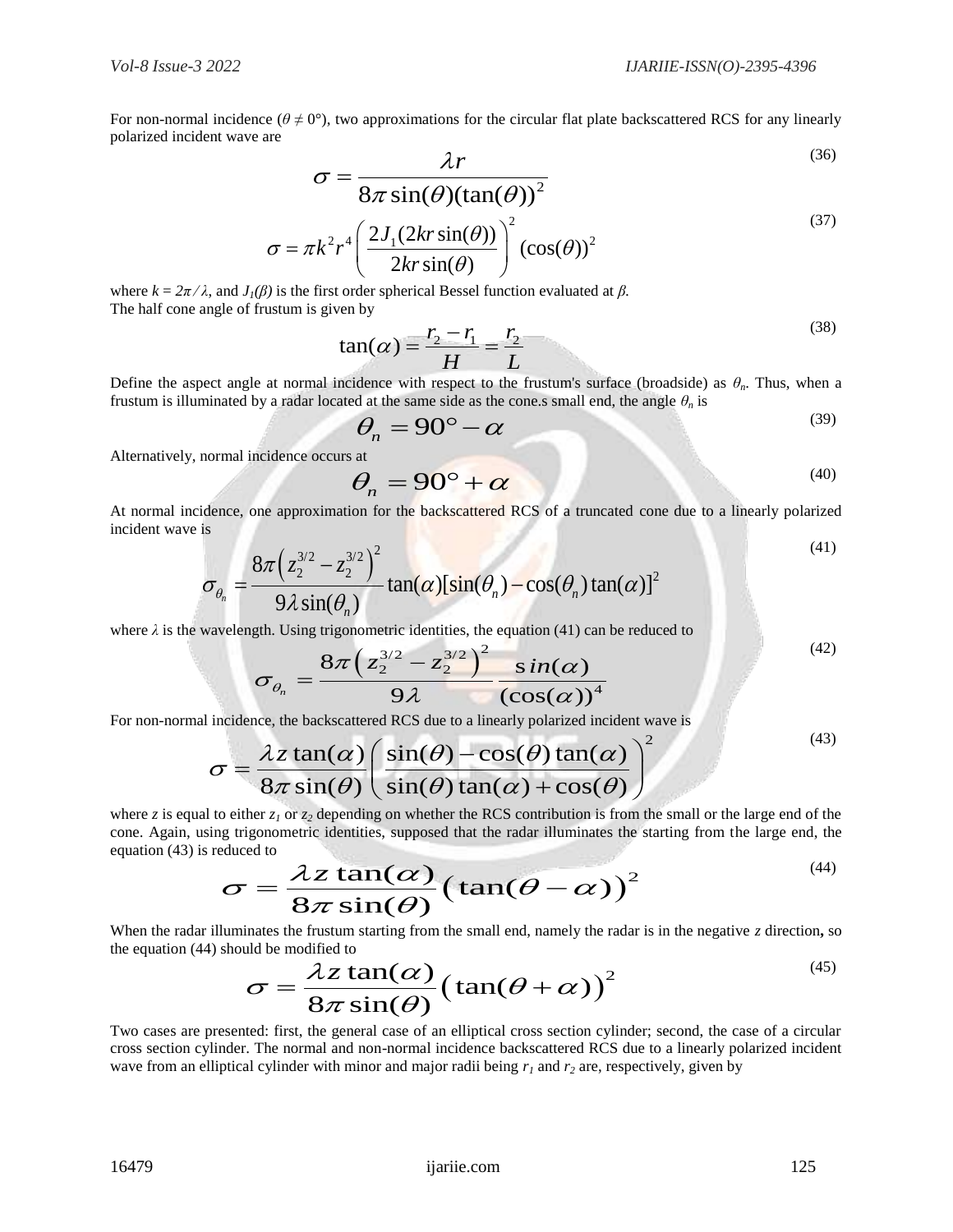(46)

$$
\sigma_{\theta_n} = \frac{2\pi \left(H \times r_1 \times r_2\right)^2}{\lambda \left[\left(r_1 \cos(\varphi)\right)^2 + \left(r_2 \sin(\varphi)\right)^2\right]^{3/2}}
$$
\n
$$
\sigma = \frac{\lambda \left(r_1 \times r_2\right)^2 \sin(\theta)}{8\pi (\cos(\theta))^2 \left[\left(r_1 \cos(\varphi)\right)^2 + \left(r_2 \sin(\varphi)\right)^2\right]^{3/2}}
$$
\n(47)

For a circular cylinder of radius *r*, then due to roll symmetry, the equations (46) and (47), respectively, reduce to

$$
\sigma_{\theta_n} = \frac{2\pi H^2 r}{\lambda}
$$
\n
$$
\sigma = \frac{\lambda r \sin(\theta)}{8\pi (\cos(\theta))^2}
$$
\n(48)

Consider a perfectly conducting rectangular thin flat plate in the *x-y* plane. The two sides of the plate are denoted by *2a* and *2b*. For a linearly polarized incident wave in the *x-z* plane, the horizontal and vertical backscattered RCS are, respectively, given by4  $(50)$ 

$$
\sigma_{v} = \frac{b^{2}}{\pi} \left| \sigma_{1v} - \sigma_{2v} \left[ \frac{1}{\cos(\theta)} + \frac{\sigma_{2v}}{4} (\sigma_{3v} + \sigma_{4v}) \right] \sigma_{5v}^{-1} \right|^{2}
$$
\n(50)

$$
\sigma_{H} = \frac{b^{2}}{\pi} \left| \sigma_{1H} - \sigma_{2H} \left[ \frac{1}{\cos(\theta)} - \frac{\sigma_{2H}}{4} (\sigma_{3H} + \sigma_{4H}) \right] \sigma_{5H}^{-1} \right|^{2}
$$
\n
$$
(51)
$$

where  $k = 2\pi/\lambda$  and

$$
\sigma_{W} = \sigma_{1H} = \cos(ka\sin(\theta)) - j\frac{\sin(ka\sin(\theta))}{\sin(\theta)}
$$
(52)  

$$
\sigma_{1} = \frac{j(ka - \frac{\pi}{4})}{\sin(\theta)}
$$
(53)

$$
\sigma_{2V} = \frac{e^{\int (\lambda a)^2}}{\sqrt{2\pi (ka)^2}}
$$
\n
$$
(1 + \sin(\theta))e^{-jk\alpha \sin(\theta)}
$$
\n(54)

$$
\sigma_{3V} = \frac{(1 + \sin(\theta))e^{-jk a \sin(\theta)}}{(1 - \sin(\theta))^2}
$$
\n(54)

$$
\sigma_{4V} = \frac{(1 - \sin(\theta))e^{jk a \sin(\theta)}}{(1 - \sin(\theta))^2}
$$
\n(55)

$$
\sigma_{4V} = \frac{(1 - \sin(\theta))^{2}}{(1 + \sin(\theta))^{2}}
$$
\n(56)

$$
\sigma_{5V} = 1 - \frac{e^{j(2ka - \frac{\pi}{2})}}{8\pi (ka)^3}
$$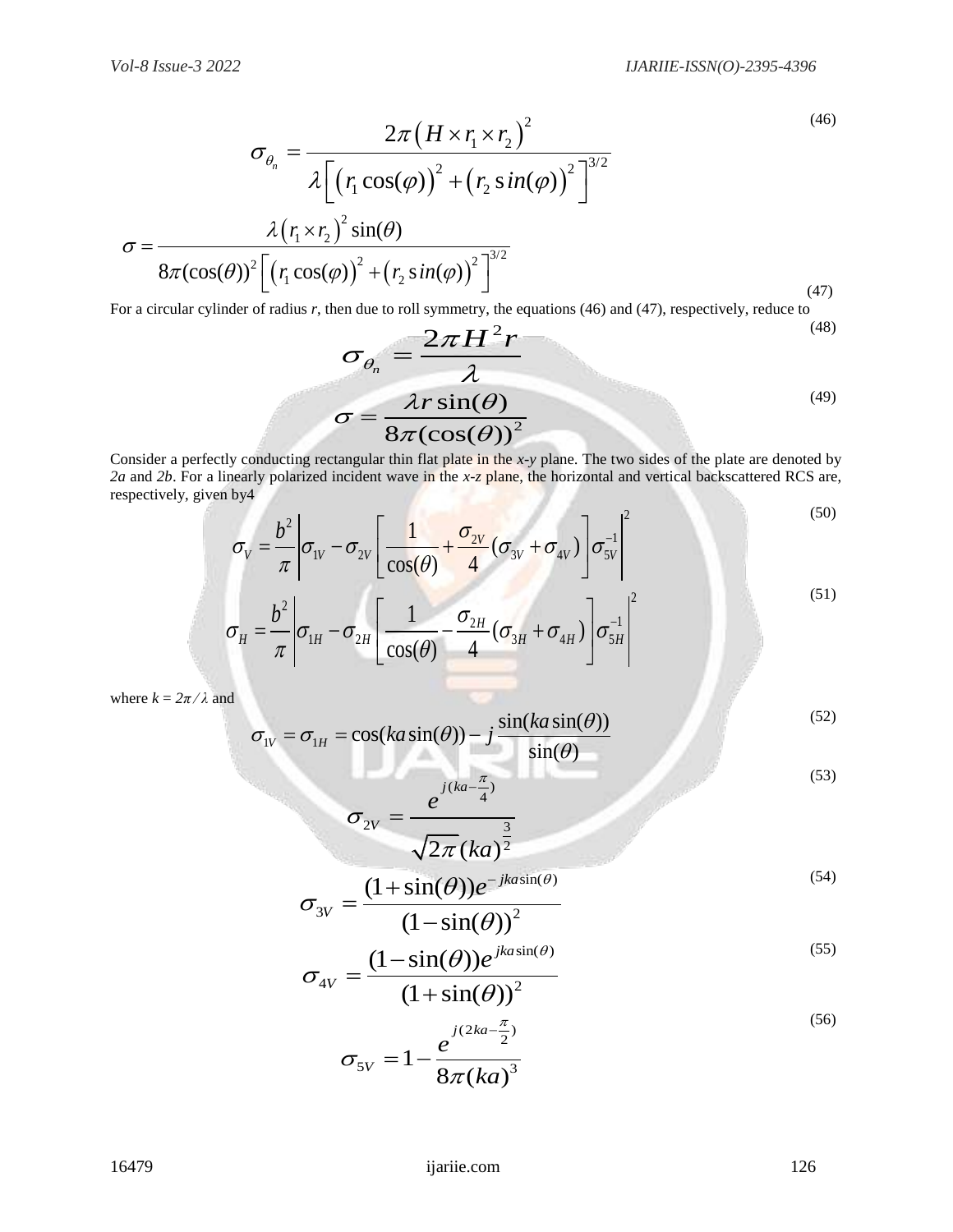$$
\sigma_{2H} = \frac{4e^{j(ka + \frac{\pi}{4})}}{\sqrt{2\pi (ka)^2}}
$$
\n
$$
\sigma_{3H} = \frac{e^{-jkasin(\theta)}}{(58)}
$$
\n(58)

$$
D_{3H} = \frac{1 - \sin(\theta)}{1 - \sin(\theta)}
$$
(59)

$$
\sigma_{4H} = \frac{e^{jk\alpha \sin(\theta)}}{1 + \sin(\theta)}
$$
(59)  

$$
\sigma_{5H} = 1 - \frac{e^{j(2ka + \frac{\pi}{2})}}{2\pi(ka)}
$$
(60)

The equations (50) and (51) are valid and quite accurate for aspect angles 0°≤θ≤80. For aspect angles near 90°, Ross obtained by extensive fitting of measured data an empirical expression for the RCS. It is given by **H**  $\overline{h}$ 

$$
\sigma_{H} \rightarrow 0
$$
  

$$
\sigma_{V} = \frac{ab^{2}}{\lambda} \left\{ \left[ 1 + \frac{\pi}{2(2a/\lambda)^{2}} \right] + \left[ 1 - \frac{\pi}{2(2a/\lambda)^{2}} \right] \cos \left( 2ka - \frac{3\pi}{5} \right) \right\}
$$
 (61)

approximated by  $^{2}b^{2}$ 

The backscattered RCS for a perfectly conducting thin rectangular plate for incident waves at any 
$$
\theta
$$
,  $\phi$  can be  
\napproximated by\n
$$
\sigma = \frac{4\pi a^2 b^2}{\lambda^2} \left( \frac{\sin(ak \sin(\theta) \cos(\varphi))}{ak \sin(\theta) \cos(\varphi)} \frac{\sin(bk \sin(\theta) \cos(\varphi))}{bk \sin(\theta) \cos(\varphi)} \right)^2 (\cos(\theta))^2
$$
\n(62)

The equation (62) is independent of the polarization, and is only valid for aspect angles  $\theta \leq 20^{\circ}$ . Consider the triangular flat plate defined by the isosceles triangle. The backscattered RCS can be approximated for small aspect angles ( $\theta \leq 30^{\circ}$ ) by

$$
\sigma = \frac{4\pi A^2}{\lambda^2} (\cos(\theta))^2 \sigma_0
$$
\n(63)

$$
\sigma_0 = \frac{\left[ (\sin(\alpha))^2 - (\sin(\beta/2))^2 \right]^2 + \sigma_{01}}{\alpha^2 - (\beta/2)^2}
$$
\n(64)

$$
\sigma_0 = \frac{1}{\alpha^2 - (\beta/2)^2}
$$

$$
\sigma_{01} = \frac{1}{4} (\sin(\varphi))^2 \left[ (2a/b)\cos(\varphi)\sin(\beta) - \sin(\varphi)\sin(2\alpha) \right]^2
$$
(65)

where  $\alpha = k \operatorname{asin} \theta \cos(\phi)$ ,  $\beta = k \operatorname{b} \sin \theta \sin(\phi)$ , and  $A = ab / 2$ . For waves incident in the plane  $\phi = 0$ , the RCS reduced to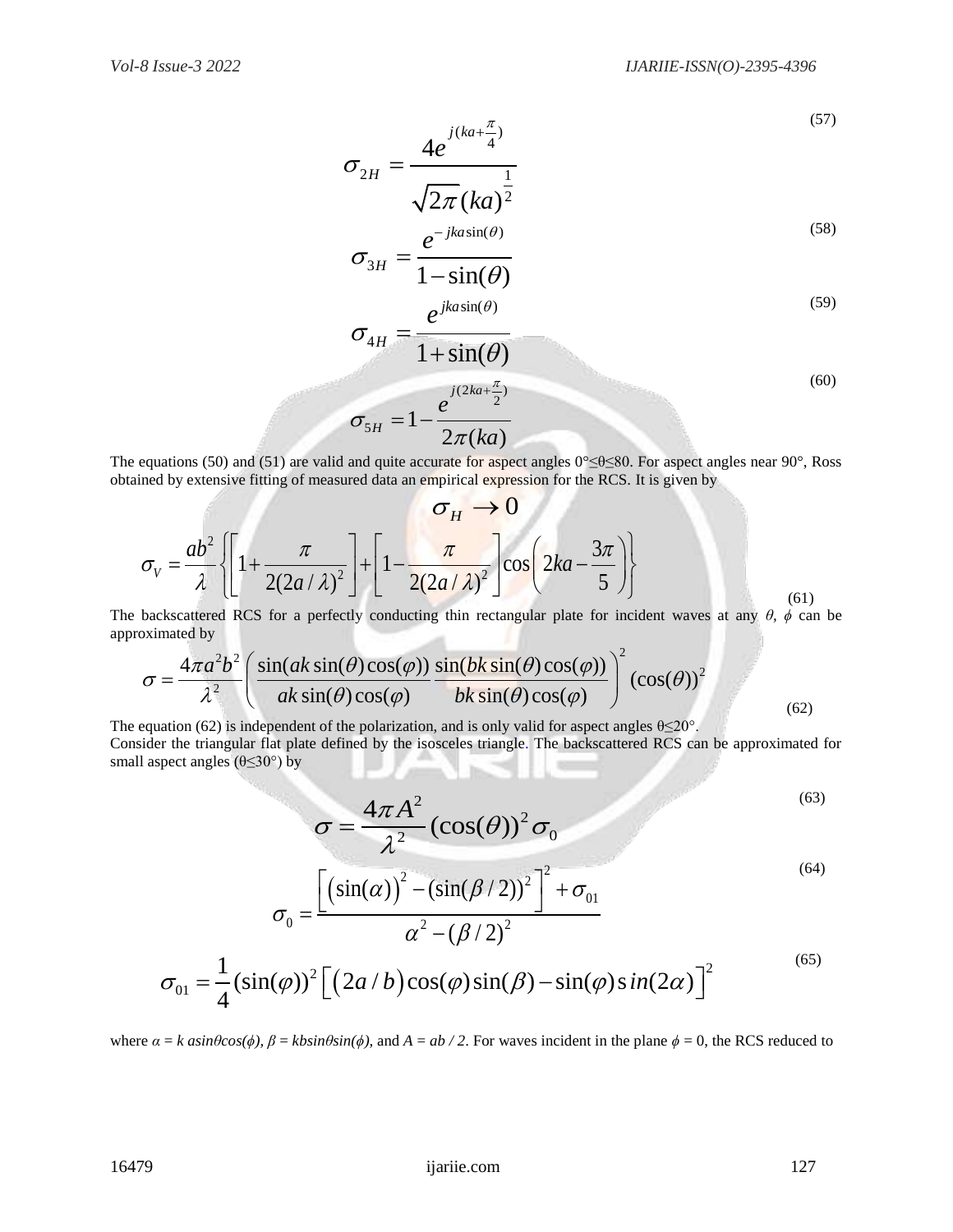$$
\sigma = \frac{4\pi A^2}{\lambda^2} (\cos(\theta))^2 \left[ \frac{(\sin(\alpha))^4}{\alpha^4} + \frac{(\sin(2\alpha) - 2\alpha)^2}{4\alpha^4} \right]
$$
\n(66)

and for the incidence  $\phi = \pi/2$ 

$$
\sigma = \frac{4\pi A^2}{\lambda^2} (\cos(\theta))^2 \left[ \frac{(\sin(\beta/2))^4}{(\beta/2)^4} \right]
$$
 (67)

## *6.* SCATTERING FROM A DIELECTRIC-CAPPED WEDGE

The geometry of a dielectric-capped wedge is required to find to the field expressions for the problem of scattering by a 2-D perfect electric conducting (PEC) wedge capped with a dielectric cylinder. Using the cylindrical coordinates system, the excitation due to an electric line current of complex amplitude  $I_0$  located at  $(\rho_0, \phi_0)$  results in  $TM<sup>z</sup>$  incident field with the electric field expression given by  $(60)$ 

$$
E_z^i = -I_e \frac{\omega \mu_0}{4} H_0^{(2)} \left( k \left| \rho - \rho_0 \right| \right)
$$
\n(68)

forms :  $(69)$ 

The problem is divided into three regions, I, II, and III. The field expressions may be assumed to take the following forms:  
\n
$$
E_z^I = \sum_{n=0}^{\infty} a_n J_v (k_1 \rho) \sin(v(\rho - \alpha)) \sin(v(\rho_0 - \alpha))
$$
\n
$$
E_z^I = \sum_{n=0}^{\infty} (b_n J_v (k \rho) + c_n H_v^{(2)} (k \rho)) \sin(v(\rho - \alpha)) \sin(v(\rho_0 - \alpha))
$$
\n
$$
E_z^{III} = \sum_{n=0}^{\infty} d_n H_v^{(2)} (k \rho) \sin(v(\rho - \alpha)) \sin(v(\rho_0 - \alpha))
$$
\nwhere

Whe

(70) 2 *n v*  $n\pi$  $\pi-\alpha-\beta$  $=$  $-\alpha - \beta$ 

while  $J_\nu(x)$  is the Bessel function of order  $\nu$  and argument x and  $H_\nu^{(2)}$  is the Hankel function of the second kind of order *v* and argument *x*. From Maxwell's equations, the magnetic field component *H<sup>ϕ</sup>* is related to the electric field component  $E_z$  for a TM<sup>z</sup> wave by

$$
H_{\varphi} = \frac{1}{j\omega\mu} \frac{\partial E_z}{\partial \rho}
$$
 (71)

Thus, the magnetic field component  $H_{\phi}$  in the various regions may be written as

$$
H_{\varphi} = \frac{z}{j\omega\mu} \frac{z}{\partial \rho}
$$
  
us, the magnetic field component  $H_{\phi}$  in the various regions may be written as  

$$
\begin{cases} E_{\varphi}^{I} = \frac{k_{1}}{j\omega\mu_{0}} \sum_{n=0}^{\infty} a_{n} J_{\nu} \Big( k_{1}\rho \Big) \sin(v(\varphi - \alpha)) \sin(v(\varphi_{0} - \alpha)) \\ E_{\varphi}^{II} = \frac{k}{j\omega\mu_{0}} \sum_{n=0}^{\infty} \Big( b_{n} J_{\nu} \Big( k \rho \Big) + c_{n} H_{\nu}^{(2)} \Big( k \rho \Big) \Big) \sin(v(\varphi - \alpha)) \sin(v(\varphi_{0} - \alpha)) \\ E_{\varphi}^{III} = \frac{k}{j\omega\mu_{0}} \sum_{n=0}^{\infty} d_{n} H_{\nu}^{(2)} \Big( k \rho \Big) \sin(v(\varphi - \alpha)) \sin(v(\varphi_{0} - \alpha)) \end{cases}
$$

$$
(72)
$$

 $(72)$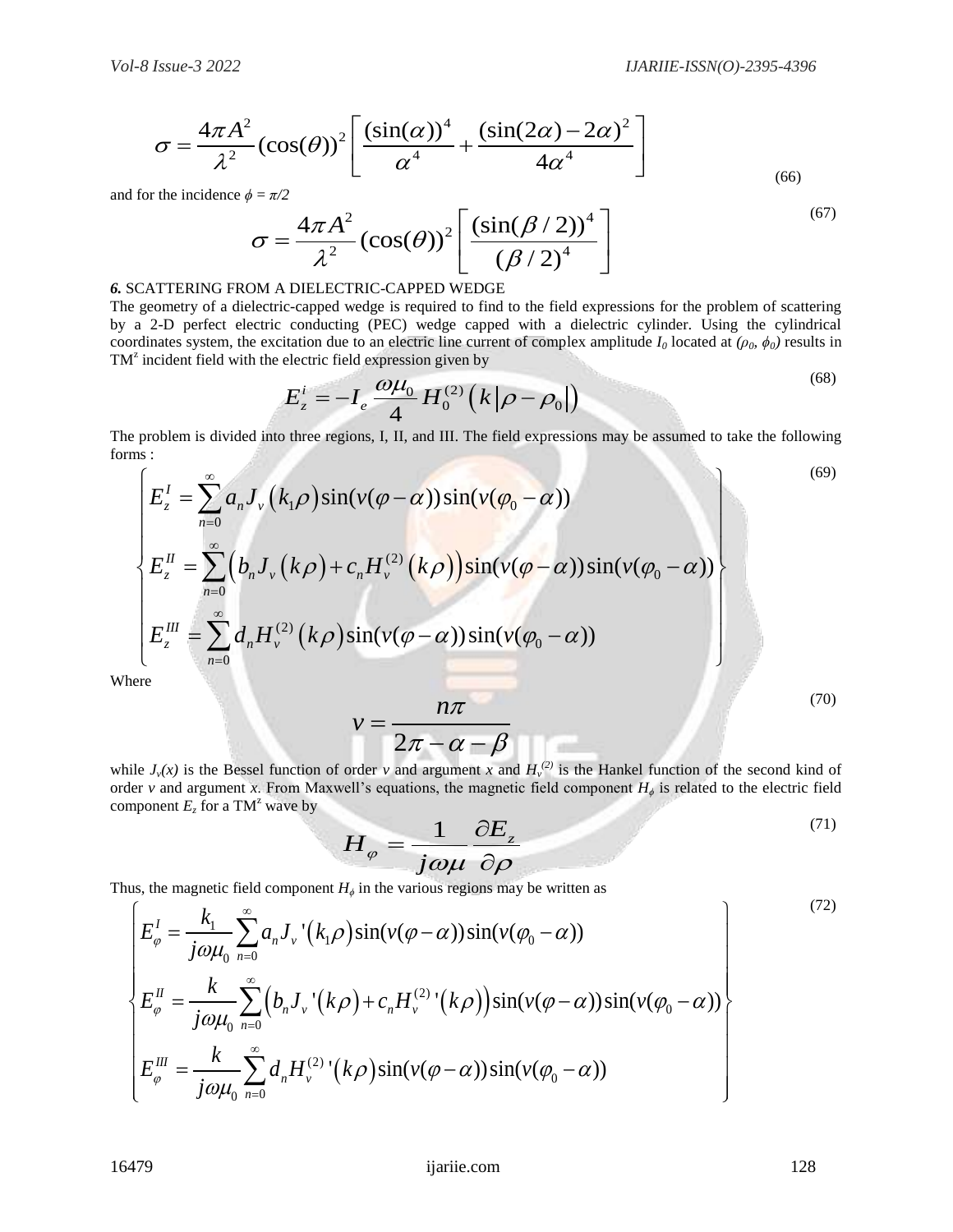Where the prime indicated derivatives with respect to the full argument of the function. The boundary conditions require that the tangential electric field components vanish at the PEC surface. Also, the tangential field components should be continuous across the air-dielectric interface and the virtual boundary between region II and III, except for the discontinuity of the magnetic field at the source point. Thus,

• at 
$$
\varphi = \alpha
$$
;  $2\pi - \beta$ 

$$
E_z = 0 \tag{73}
$$

at  $\rho = a$ 

$$
E_z^I = E_z^I
$$
  
\n
$$
H_{\varphi}^I = H_{\varphi}^I
$$
\n(74)

at  $\rho = \rho_0$ 

(75)  $I = E^{III}$  $\mathbf{z} = \mathbf{E}_z$ *II III e*  $E^I_z = E$  $H_\varphi^{I\hspace{-.15em}I\hspace{-.1em}I} - H_\varphi^{I\hspace{-.15em}I\hspace{-.1em}I\hspace{-.1em}I}= -J$  $=E_z^{III}$  |  $-\ddot{H}_{\varphi}^{III}=-\dot{J}_{e}\bigg\}$ 

The current density *J<sup>e</sup>* may be given in Fourier series expansion as

$$
H_{\varphi}^{\mu} - H_{\varphi}^{\mu} = -J_e
$$
  
ent density  $J_e$  may be given in Fourier series expansion as  

$$
J_e = \frac{I_e}{\rho_0} \delta(\varphi - \varphi_0) = \frac{2}{2\pi - \alpha - \beta} \frac{I_e}{\rho_0} \sum_{n=0}^{\infty} \sin(\nu(\rho - \alpha)) \sin(\nu(\rho_0 - \alpha))
$$
(76)

The boundary condition on the PEC surface is automatically satisfied by the dependence  $\varphi$  of the electric field The boundary condition on the PEC surface is automatic<br>quation (72). From the boundary conditions in equation (7)<br> $\sum_{n=0}^{\infty} a_n L(h, a) \sin(n(\pi a - \alpha)) \sin(n(\pi a - \alpha))$ 

$$
J_e = \frac{1}{\rho_0} \delta(\varphi - \varphi_0) = \frac{1}{2\pi - \alpha - \beta} \frac{1}{\rho_0} \sum_{n=0}^{P} \sin(\nu(\rho - \alpha)) \sin(\nu(\rho_0 - \alpha))
$$
  
The boundary condition on the PEC surface is automatically satisfied by the dependence  $\varphi$  of the electric field  
equation (72). From the boundary conditions in equation (73)  

$$
\sum_{n=0}^{\infty} a_n J_v(k_1 a) \sin(\nu(\rho - \alpha)) \sin(\nu(\rho_0 - \alpha)) = \sum_{n=0}^{\infty} (b_n J_v(ka) + c_n H_v^{(2)}(ka)) \sin(\nu(\rho - \alpha)) \sin(\nu(\rho_0 - \alpha))
$$
  

$$
\frac{k_1}{j\omega\mu_0} \sum_{n=0}^{\infty} a_n J_v'(k_1 a) \sin(\nu(\rho - \alpha)) \sin(\nu(\rho_0 - \alpha)) =
$$

$$
\frac{k}{j\omega\mu_0} \sum_{n=0}^{\infty} (b_n J_v'(ka) + c_n H_v^{(2)}(ka)) \sin(\nu(\rho - \alpha)) \sin(\nu(\rho_0 - \alpha))
$$

$$
\text{From the boundary conditions in the equation (74), we have}
$$

$$
\sum_{n=0}^{\infty} (b_n J_v(ka) + c_n H_v^{(2)}(ka)) \sin(\nu(\rho - \alpha)) \sin(\nu(\rho_0 - \alpha)) = \sum_{n=0}^{\infty} d_n H_v^{(2)}(k\rho) \sin(\nu(\varphi - \alpha)) \sin(\nu(\varphi_0 - \alpha))
$$

$$
(78)
$$

From the boundary conditions in the equation (74), we have

$$
\frac{\kappa}{j\omega\mu_0} \sum_{n=0}^{\infty} \left(b_n J_v\left(ka\right) + c_n H_v^{(2)}\left(ka\right)\right) \sin(v(\rho - \alpha)) \sin(v(\rho_0 - \alpha))
$$
\n(78)

\nIm the boundary conditions in the equation (74), we have

\n
$$
\sum_{n=0}^{\infty} \left(b_n J_v(ka) + c_n H_v^{(2)}(ka)\right) \sin(v(\rho - \alpha)) \sin(v(\rho_0 - \alpha)) = \sum_{n=0}^{\infty} d_n H_v^{(2)}\left(k\rho\right) \sin(v(\phi - \alpha)) \sin(v(\rho_0 - \alpha))
$$
\n(79)

\n
$$
\frac{k}{i\omega\mu_0} \sum_{n=0}^{\infty} \left(b_n J_v\left(k\rho\right) + c_n H_v^{(2)}\left(k\rho\right)\right) \sin(v(\phi - \alpha)) \sin(v(\phi_0 - \alpha)) = \frac{k}{j\omega\mu_0} \sum_{n=0}^{\infty} d_n H_v^{(2)}\left(k\rho\right) \sin(v(\phi - \alpha)) \sin(v(\rho_0 - \alpha))
$$

$$
J\omega\mu_0 \frac{\partial \mu_0}{n=0} \qquad (78)
$$
\nom the boundary conditions in the equation (74), we have

\n
$$
\sum_{n=0}^{\infty} \left( b_n J_v(ka) + c_n H_v^{(2)}(ka) \right) \sin(v(\rho - \alpha)) \sin(v(\rho_0 - \alpha)) = \sum_{n=0}^{\infty} d_n H_v^{(2)}(k\rho) \sin(v(\rho - \alpha)) \sin(v(\rho_0 - \alpha))
$$
\n
$$
\frac{k}{j\omega\mu_0} \sum_{n=0}^{\infty} \left( b_n J_v'(k\rho) + c_n H_v^{(2)}(k\rho) \right) \sin(v(\rho - \alpha)) \sin(v(\rho_0 - \alpha)) = \frac{k}{j\omega\mu_0} \sum_{n=0}^{\infty} d_n H_v^{(2)}(k\rho) \sin(v(\rho - \alpha)) \sin(v(\rho_0 - \alpha))
$$
\n
$$
-\frac{2}{2\pi - \alpha - \beta} \frac{I_e}{\rho_0} \sum_{n=0}^{\infty} \sin(v(\rho - \alpha)) \sin(v(\rho_0 - \alpha))
$$
\n(78)

(80)

Since the equation (77) and (80) hold for all , the series on the left and right hand sides should be equal term by term. More precisely,

$$
a_n J_\nu(k_1 a) = b_n J_\nu(ka) + c_n H_\nu^{(2)}(ka)
$$
\n<sup>(81)</sup>

#### 16479 ijariie.com 129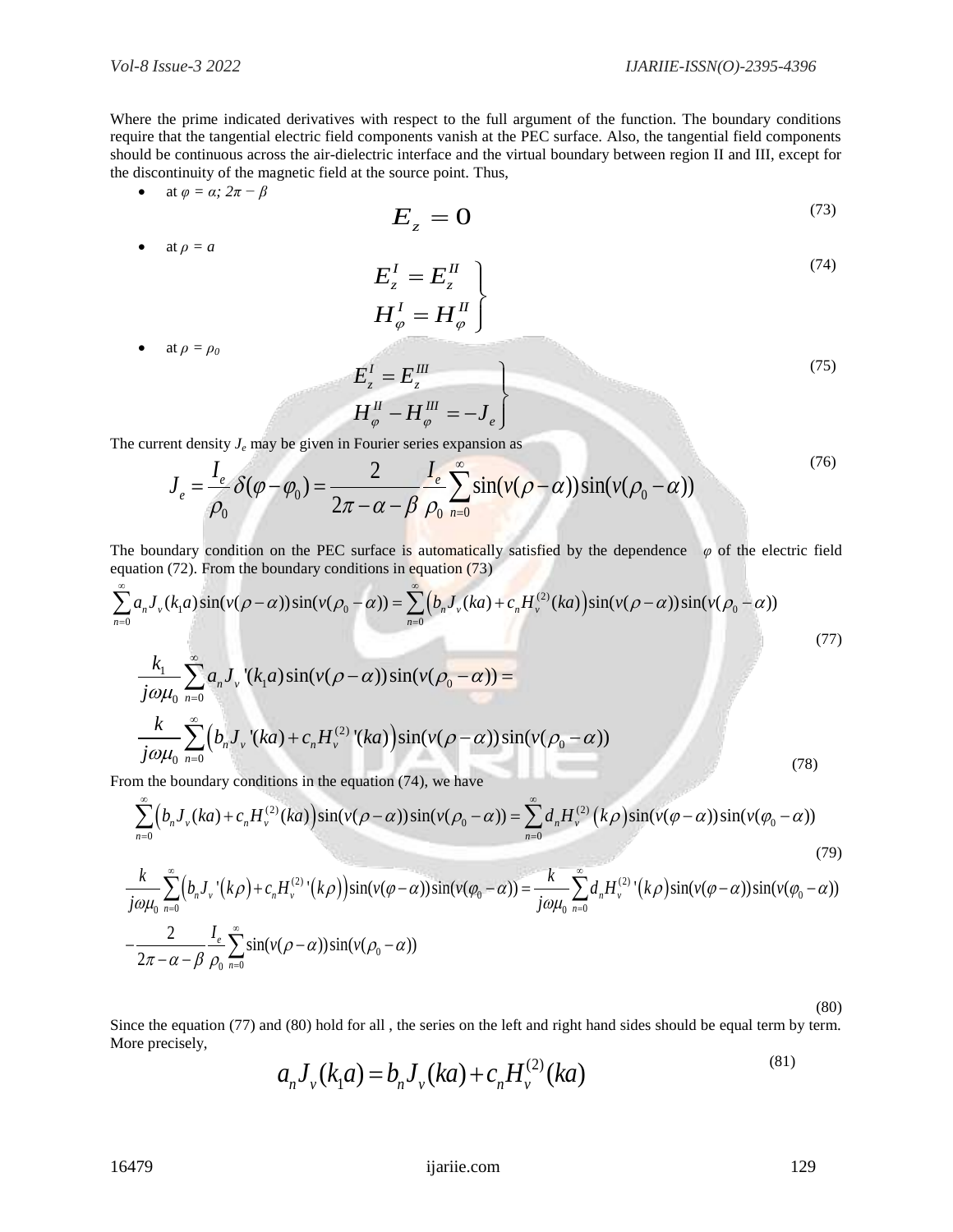$$
\frac{k_1}{\mu_0} a_n J_\nu\prime(k_1 a) = \frac{k}{\mu_0} (b_n J_\nu\prime(k a) + c_n H_\nu^{(2)}\prime(k a))
$$
\n(82)

$$
\mu_0 \mu_0
$$
  
\n
$$
b_n J_\nu(k \rho_0) + c_n H_\nu^{(2)}(k \rho_0) = d_n H_\nu^{(2)}(k \rho_0)
$$
 (83)

$$
b_n J_\nu(k\rho_0) + c_n H_\nu^{(2)}(k\rho_0) = d_n H_\nu^{(2)}(k\rho_0)
$$
  

$$
b_n J_\nu^{(k\rho_0)} + c_n H_\nu^{(2)}(k\rho_0) = d_n H_\nu^{(2)}(k\rho_0) - \frac{2j\eta_0}{2\pi - \alpha - \beta} \frac{I_e}{\rho_0}
$$
 (84)

From the equation (81) and (82), we have

$$
a_n = \frac{1}{J_v(k_1 a)} \Big[ b_n J_v(ka) + c_n H_v^{(2)}(ka) \Big]
$$
  
\n
$$
d_n = c_n + b_n \frac{J_v(k \rho_0)}{H_v^{(2)}(k \rho_0)}
$$
\n(86)

Multiplying the equation (83) by  $H_v^{(2)}$  and the equation (84) by  $H_v^{(2)}$ , and by subtraction and using the Wronskian of

the Bessel and Hankel functions, we get  
\n
$$
b_n = -\frac{\pi \omega \mu_0 I_e}{2\pi - \alpha - \beta} H_{\nu}^{(2)} (k \rho_0)
$$
\nSubstituting  $b_n$  in the equation (81) and (82) and solving for  $c_n$  yield  
\n
$$
c_n = \frac{\pi \omega \mu_0 I_e}{2\pi - \alpha} \left[ H_{\nu}^{(2)} (k \rho_0) \frac{k J_{\nu} (ka) J_{\nu} (k_1 a) - k_1 J_{\nu} (ka) J_{\nu} (k_1 a)}{2\pi - \alpha} \right]
$$
\n(87)

$$
D_n = -\frac{1}{2\pi - \alpha - \beta} \mathbf{H}_v \cdot (K \mathbf{P}_0)
$$
  
\nSubstituting  $b_n$  in the equation (81) and (82) and solving for  $c_n$  yield  
\n
$$
c_n = \frac{\pi \omega \mu_0 I_e}{2\pi - \alpha - \beta} \left[ H_v^{(2)}(k\rho_0) \frac{k J_v'(k a) J_v(k_1 a) - k_1 J_v(k a) J_v'(k_1 a)}{k H_v^{(2)}(k a) J_v(k_1 a) - k_1 H_v^{(2)}(k a) J_v'(k_1 a)} \right]
$$
  
\nFrom the equation (86) through (88), may be given by  
\n
$$
d_n = \frac{\pi \omega \mu_0 I_e}{2\pi - \alpha - \beta} \left[ H_v^{(2)}(k \mathcal{G}_0) \frac{k J_v'(k a) J_v(k_1 a) - k_1 J_v(k a) J_v'(k_1 a)}{k H_v^{(2)}(k a) J_v(k_1 a) - k_1 J_v(k a) J_v'(k_1 a)} - J_v(k \rho_0) \right]
$$
\n(88)

$$
C_n = \frac{1}{2\pi - \alpha - \beta} \left[ \frac{H_v}{kH_v^{(2)}} (ka) J_v(k_1 a) - k_1 H_v^{(2)}(ka) J_v(k_1 a) \right]
$$
  
From the equation (86) through (88), may be given by  

$$
d_n = \frac{\pi \omega \mu_0 I_e}{2\pi - \alpha - \beta} \left[ H_v^{(2)}(k\theta_0) \frac{k J_v}{kH_v^{(2)}} (ka) J_v(k_1 a) - k_1 J_v(k_1 a) J_v(k_1 a) - J_v(k \rho_0) \right]
$$
  
which can be written as  

$$
\left[ k J_v(k_1 a) \left[ J_v (ka) H_v^{(2)}(k \rho_0) - H_v^{(2)}(ka) J_v(k \rho_0) \right] + K \right]
$$
  
(89)

which can be written as

$$
a_n = \frac{1}{2\pi - \alpha - \beta} \left[ H_{\nu}^{(1)}(k\theta_0) \frac{1}{k H_{\nu}^{(2)}(k\alpha) J_{\nu}(k_1\alpha) - k_1 H_{\nu}^{(2)}(k\alpha) J_{\nu}(k_1\alpha)} - J_{\nu}(k\beta_0) \frac{1}{(89)}
$$
\nwhich can be written as\n
$$
d_n = \frac{\pi \omega \mu_0 I_e}{2\pi - \alpha - \beta} \left\{ \frac{k J_{\nu}(k_1\alpha) \left[ J_{\nu}(k\alpha) H_{\nu}^{(2)}(k\beta_0) - H_{\nu}^{(2)}(k\alpha) J_{\nu}(k\beta_0) \frac{1}{(89)} \right] + K}{k H_{\nu}^{(2)}(k\alpha) J_{\nu}(k\beta_0) - J_{\nu}(k\alpha) H_{\nu}^{(2)}(k\beta_0)} \frac{1}{(89)}
$$
\nSubstituting for the Hankel function in terms of Bessel and Neumann functions, Eth equation (90) reduces to

g for the Hankel function in terms of Bessel and Neumann functions, Ethe equation (90) reduces to  
\n
$$
d_n = -j \frac{\pi \omega \mu_0 I_e}{2\pi - \alpha - \beta} \left\{ \frac{k J_v(k_1 a) \left[ J_v'(ka) Y_v(k \rho_0) - Y_v'(ka) J_v(k \rho_0) \right] + K}{k H_v^{(2)}(ka) J_v(k_0) - J_v(ka) Y_v(k_0) \right\}}
$$
\n
$$
(90)
$$
\n
$$
d_n = -j \frac{\pi \omega \mu_0 I_e}{2\pi - \alpha - \beta} \left\{ \frac{k J_v'(k_1 a) \left[ Y_v(ka) J_v(k \rho_0) - J_v(ka) Y_v(k \rho_0) \right]}{k H_v^{(2)}(ka) J_v(k_1 a) - k_1 H_v^{(2)}(ka) J_v'(k_1 a)} \right\}
$$
\n(91)

With these closed form expressions for the expansion coeffiecients  $a_n$ ,  $b_n$ , and  $c_n$ ,  $d_n$  the field components  $E_z$  and  $H_\phi$ can be determined from the equation (69) and the equation (72), respectively. Alternatively, the magnetic field component  $H_\rho$  can be computed from

### 16479 ijariie.com 130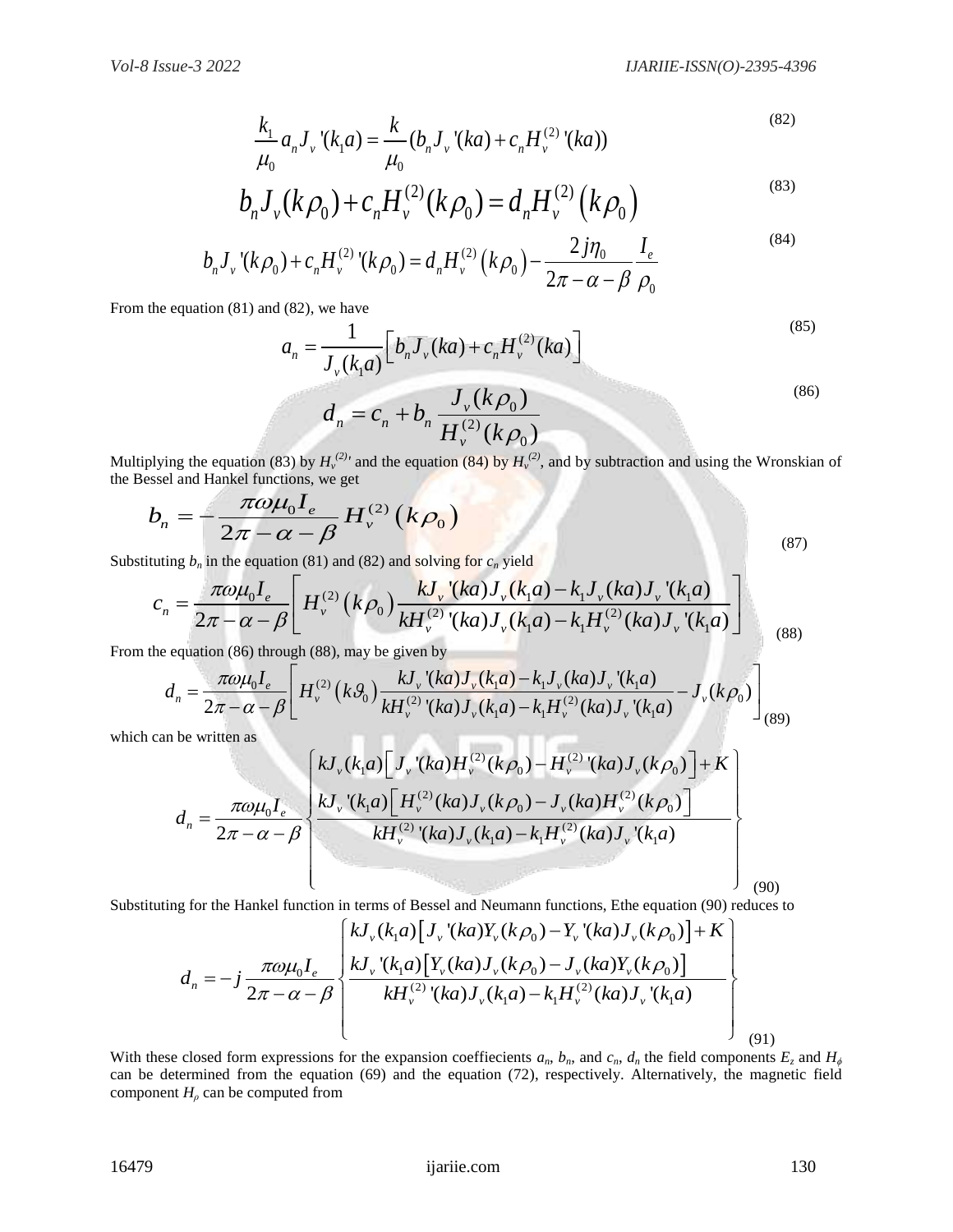(92)

$$
H_{\rho} = -\frac{1}{j\omega\mu} \frac{1}{\rho} \frac{\partial E_{z}}{\partial \varphi}
$$

Thus, the  $H_\rho$  expressions for the three regions are defined become

$$
\int \mathcal{O}\mathcal{U} \cdot \mathcal{O} \cdot \mathcal{O}\mathcal{O}
$$
  
\nthe  $H_{\rho}$  expressions for the three regions are defined become  
\n
$$
\begin{cases}\nH_{\rho}^{I} = -\frac{1}{j\omega\mu\rho} \sum_{n=0}^{\infty} a_{n} v J_{\nu} (k_{1}\rho) \cos(v(\varphi - \alpha)) \sin(v(\varphi_{0} - \alpha)) \\
H_{\rho}^{II} = -\frac{1}{j\omega\mu\rho} \sum_{n=0}^{\infty} v (b_{n} J_{\nu} (k\rho) + c_{n} H_{\nu}^{(2)} (k\rho)) \cos(v(\varphi - \alpha)) \sin(v(\varphi_{0} - \alpha)) \\
H_{\rho}^{III} = -\frac{1}{j\omega\mu\rho} \sum_{n=0}^{\infty} d_{n} v H_{\nu}^{(2)} (k\rho) \cos(v(\varphi - \alpha)) \sin(v(\varphi_{0} - \alpha)) \\
H_{\rho}^{III} = -\frac{1}{j\omega\mu\rho} \sum_{n=0}^{\infty} d_{n} v H_{\nu}^{(2)} (k\rho) \cos(v(\varphi - \alpha)) \sin(v(\varphi_{0} - \alpha))\n\end{cases}
$$
\n(93)

gion III, the scattered field may be found as the difference between the total and incident fields.<br>and (69) and considering the far field condition ( $\rho \rightarrow \infty$ ) we get<br> $\left[ E_{\perp}^{III} = E_{\perp}^{i} + E_{\perp}^{s} = \sqrt{\frac{2j}{\pi}} e^{-jk\rho} \sum$ 

In region III, the scattered field may be found as the difference between the total and incident fields. Thus, using Eqs.  
\n(68) and (69) and considering the far field condition 
$$
(\rho \to \infty)
$$
 we get\n
$$
\begin{aligned}\n\left[ E_z^{III} = E_z^i + E_z^s = \sqrt{\frac{2j}{\pi k \rho}} e^{-jk\rho} \sum_{n=0}^{\infty} d_n j^v \sin(v(\varphi - \alpha)) \sin(v(\varphi_0 - \alpha)) \right] \\
E_z^i = -I_e \frac{\omega \mu_0}{4} \sqrt{\frac{2j}{\pi k \rho}} e^{H_\rho} = -\frac{1}{j \omega \mu} \frac{1}{\rho} \frac{\partial E_z}{\partial \varphi}\n\end{aligned}
$$
\n(94)

Note that  $d_n$  can be written as

$$
d_n = -\frac{\omega \mu_0 I_e}{4} d_n^{\frac{9}{6}}
$$
  

$$
\left[ k J_\nu(k_1 a) [J_\nu (ka) Y_\nu (k \rho_0) - Y_\nu (ka) J_\nu (k \rho_0)] + K \right]
$$
<sup>(95)</sup>

where

$$
d_{n}^{\infty} = j \frac{4\pi}{2\pi - \alpha - \beta} \left\{ \frac{kJ_{\nu}(k_{1}a)[J_{\nu}(ka)Y_{\nu}(k\rho_{0}) - Y_{\nu}(ka)J_{\nu}(k\rho_{0})] + K}{kJ_{\nu}^{''}(k_{1}a)[Y_{\nu}(ka)J_{\nu}(k\rho_{0}) - J_{\nu}(ka)Y_{\nu}(k\rho_{0})]} \right\}
$$
\n(96)

Substituting the equation (94) into the equation (93), the scattered field 
$$
f(\phi)
$$
 is  
\n
$$
E_z^s = -\frac{\omega \mu_0 I_e}{4} \sqrt{\frac{2j}{\pi k \rho}} e^{-jk\rho} \left( \sum_{n=0}^{\infty} d_n j^v \sin(v(\phi - \alpha)) \sin(v(\phi_0 - \alpha)) - e^{jk\rho_0 \cos(\phi - \phi_0)} \right)
$$
\nFor plane wave excitation  $(\rho_0 \to \infty)$ , the expression in the equations (87) and (88) reduce to  
\n
$$
b_x = -\frac{\pi \omega \mu_0 I_e}{\sqrt{\frac{2j}{\pi k \rho}}} i^v \sqrt{\frac{2j}{\sqrt{\frac{2j}{\pi k \rho_0}}} e^{-jk\rho_0}
$$

For plane wave excitation ( $\rho_0 \rightarrow \infty$ ), the expression in the equations (87) and (88) reduce to

$$
4 \sqrt{\pi k} \rho \left(\frac{1}{n=0}\right)
$$
\n
$$
e
$$
 wave excitation  $(\rho_0 \to \infty)$ , the expression in the equations (87) and (88) reduce to\n
$$
\left[ b_n = -\frac{\pi \omega \mu_0 I_e}{2\pi - \alpha - \beta} j^v \sqrt{\frac{2j}{\pi k \rho_0}} e^{-jk\rho_0} \right]
$$
\n
$$
c_n = \frac{\pi \omega \mu_0 I_e}{2\pi - \alpha - \beta} j^v \sqrt{\frac{2j}{\pi k \rho_0}} e^{-jk\rho_0} \frac{k J_v'(ka) J_v(k_1 a) - k_1 J_v(ka) J_v'(k_1 a)}{k H_v^{(2)}'(ka) J_v(k_1 a) - k_1 H_v^{(2)}(ka) J_v'(k_1 a)} \right]
$$
\n
$$
e
$$
 complex amplitude of the incident plane wave.  $E$  can be given by

where the complex amplitude of the incident plane wave, *E0*, can be given by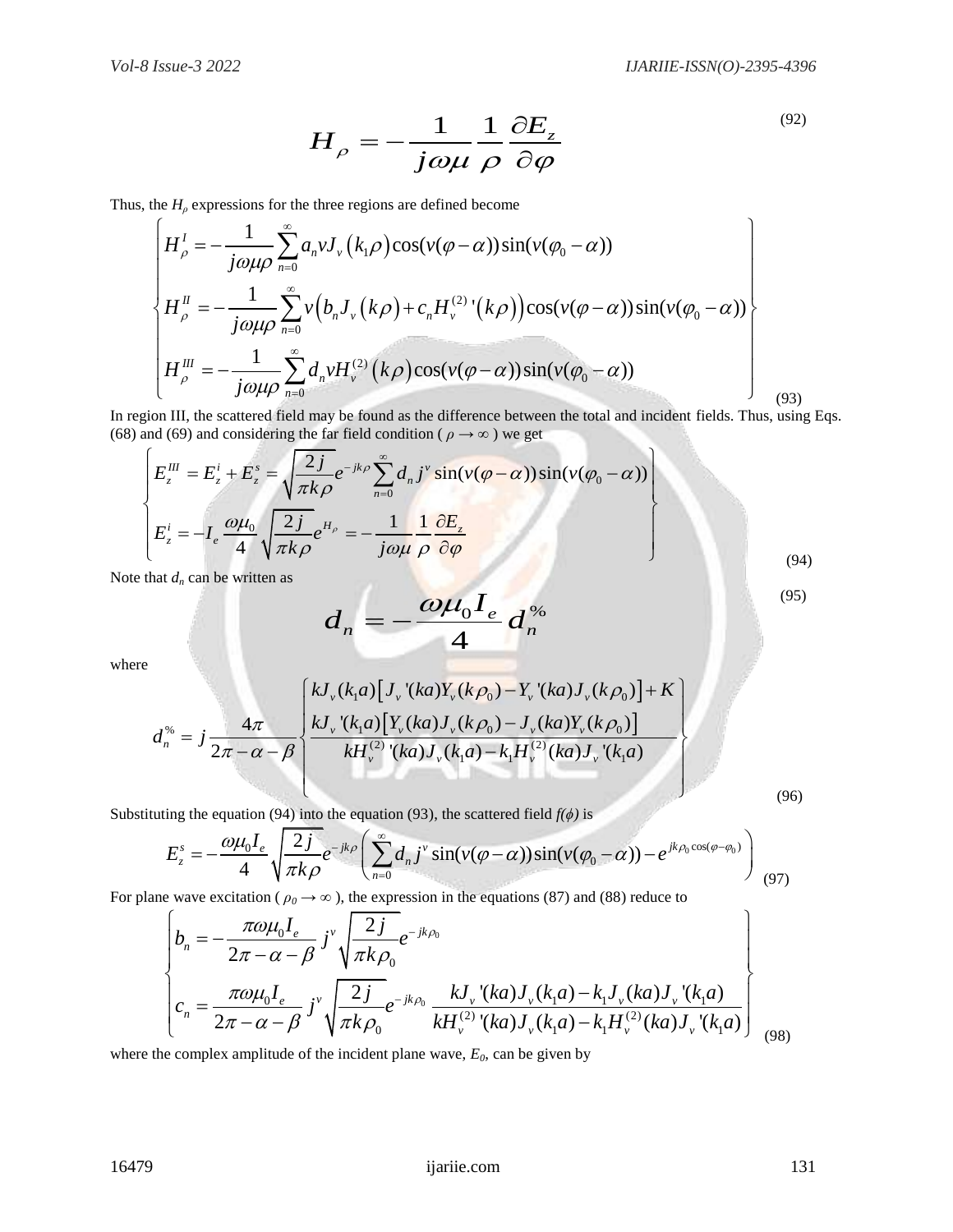(99)

$$
E_0 = -I_e \frac{\omega \mu_0}{4} \sqrt{\frac{2j}{\pi k \rho_0}} e^{-jk\rho_0}
$$

In this case, the field components can be evaluated in regions I and II only. If  $\alpha = \beta$  (reference at bisector); The definition of *v* reduces to

$$
v = \frac{n\pi}{2(\pi - \beta)}
$$
(100)

and the same expression will hold for the coefficients (with  $\alpha = \beta$ ) If  $\alpha = 0$  (reference at face); the definition of *v* takes on the form<br> $\eta = \sqrt{2\pi}$ 

$$
v = \frac{n\pi}{2\pi - \beta} \tag{101}
$$

and the same expression will hold for the coefficients (with  $\alpha = 0$ ) If  $k_1 \rightarrow \infty$  (PEC cap); Fields at region I will vanish, and the coefficients will be given by

The same expression will hold for the coefficients (with 
$$
a = 0
$$
)  
\n $_{1} \rightarrow \infty$  (PEC cap); Fields at region I will vanish, and the coefficients will be given by  
\n
$$
\begin{cases}\nb_{n} = -\frac{\pi \omega \mu_{0} I_{e}}{2\pi - \alpha - \beta} H_{\nu}^{(2)}(k\rho_{0}) \\
c_{n} = \frac{\pi \omega \mu_{0} I_{e}}{2\pi - \alpha - \beta} H_{\nu}^{(2)}(k\rho_{0}) \frac{J_{\nu}(ka)}{H_{\nu}^{(2)}(ka)} \\
d_{n} = j \frac{\pi \omega \mu_{0} I_{e}}{2\pi - \alpha - \beta} \frac{Y_{\nu}(ka) J_{\nu}(k\rho_{0}) - J_{\nu}(ka) Y_{\nu}(k\rho_{0})}{H_{\nu}^{(2)}(ka)} \\
a_{n} = \frac{1}{J_{\nu}(k_{1}a)} \Big[b_{n} J_{\nu}(ka) + c_{n} H_{\nu}^{(2)}(ka)\Big] = 0\n\end{cases}
$$

(102)

Note that the expressions of  $b_n$  and  $a_n$  will yield zero tangential electric field at  $\rho = a$  when substituted in the equation (69).

If  $a \rightarrow 0$  (no cap); the expressions of the coefficients in this case may be obtained by setting  $k<sub>1</sub> = k$ , or by taking the limit as *a* approaches zero. Thus,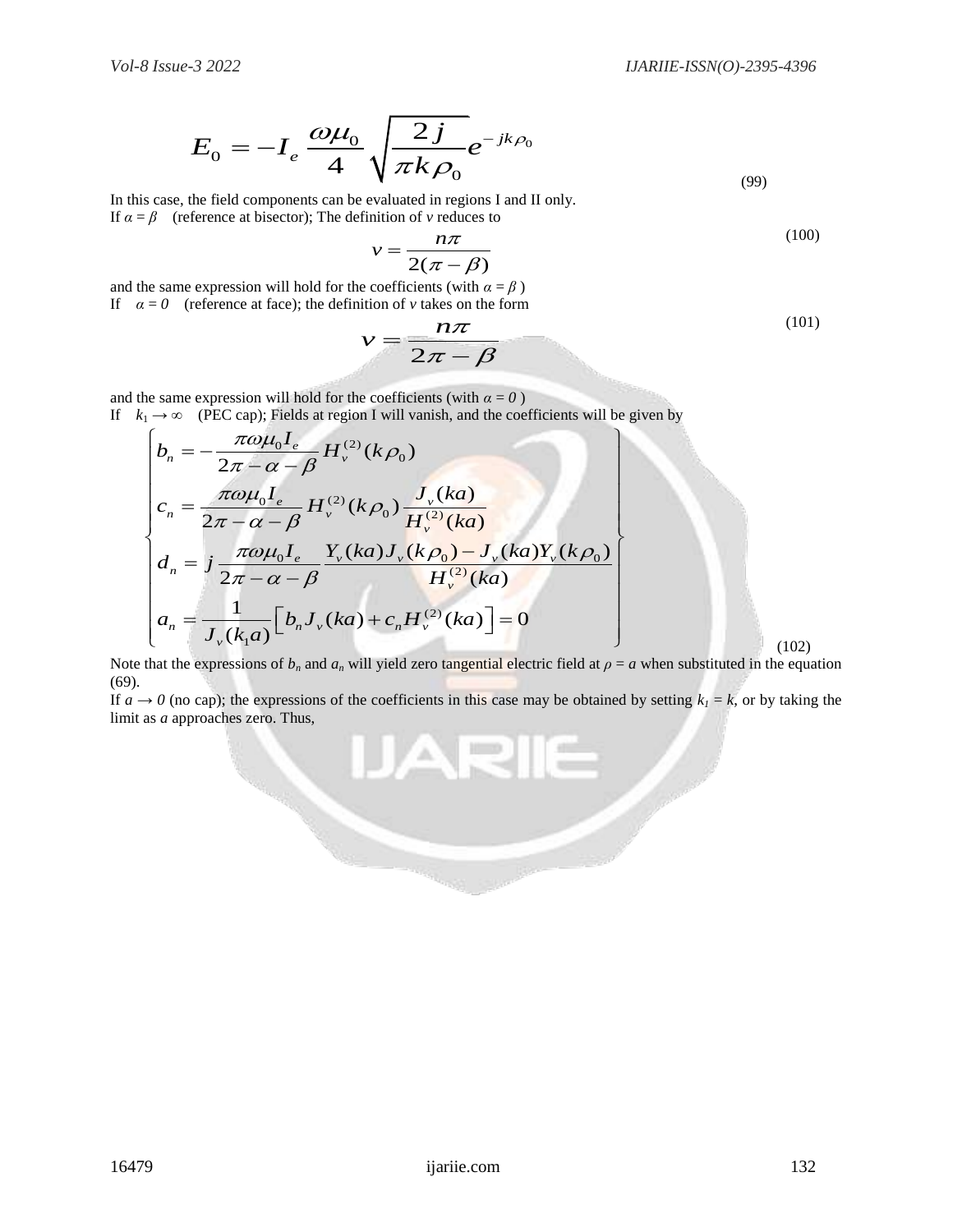$$
lJARIIE-JSSN(O)-2395-4396
$$
\n
$$
\begin{bmatrix}\nc_n = \frac{\pi \omega \mu_0 I_e}{2\pi - \alpha - \beta} \left[ H_y^{(2)}(k\rho_0) \frac{kJ_y(k\alpha)J_y(k\alpha) - kJ_y(k\alpha)J_y'(k\alpha)}{kH_y^{(2)}(k\alpha)J_y(k\alpha) - kH_y^{(2)}(k\alpha)J_y(k\alpha)} \right] = 0 \\
b_n = \frac{\pi \omega \mu_0 I_e}{2\pi - \alpha - \beta} H_y^{(2)}(k\rho_0) \frac{J_y(k\alpha)}{H_y^{(2)}(k\alpha)} \\
a_n = \frac{1}{J_y(k\alpha)} \left[ b_n J_y(k\alpha) + c_n H_y^{(2)}(k\alpha) \right] = b_n \\
d_n = \frac{\pi \omega \mu_0 I_e}{2\pi - \alpha - \beta} \left\{ \frac{kJ_y(k_1\alpha) \left[ J_y'(k\alpha)J_y(k\rho_0) - J_y(k\alpha)J_y(k\rho_0) \right] + K}{kH_y^{(2)}(k\alpha)J_y(k\rho_0) - k_1 H_y^{(2)}(k\alpha)J_y(k\rho_0)} \right\} = 0 \\
d_n = \frac{\pi \omega \mu_0 I_e}{2\pi - \alpha - \beta} \left\{ \frac{kJ_y(k_1\alpha) \left[ H_y^{(2)}(k\alpha)J_y(k\rho_0) - J_y(k\alpha)H_y^{(2)}(k\rho_0) \right]}{kH_y^{(2)}(k\alpha)J_y(k_1\alpha) - k_1 H_y^{(2)}(k\alpha)J_y(k_1\alpha)} \right\} = 0\n\end{bmatrix} \tag{103}
$$

If  $a \rightarrow 0$  and  $\alpha = \beta = 0$  (semi-infinite PEC plane); In this case, the coefficients in the equation (6.36) become valid with the exception that the values of *v* reduce to  $n/2$ . Once, the electric field component  $E_z$  in the different regions is computed, the corresponding magnetic field component  $H$ <sup> $\phi$ </sup> can be computed using the equation (6.04) and the magnetic field component  $H$ <sup> $p$ </sup> may be computed as

$$
H_{\rho} = -\frac{1}{j\omega\mu} \frac{1}{\rho} \frac{\partial E_z}{\partial \varphi}
$$
 (104)

**7.** *Triangular Flat Plate*



**Fig1 : Coordinates for a perfectly conducting isosceles trinagular plate**

Consider the triangular flat plate defined by the isosceles triangle as oriented in **Figure 1**. **Fig2** shows a plot for the normalized backscattered RCS from a perfectly conducting isosceles triangular flat plate.